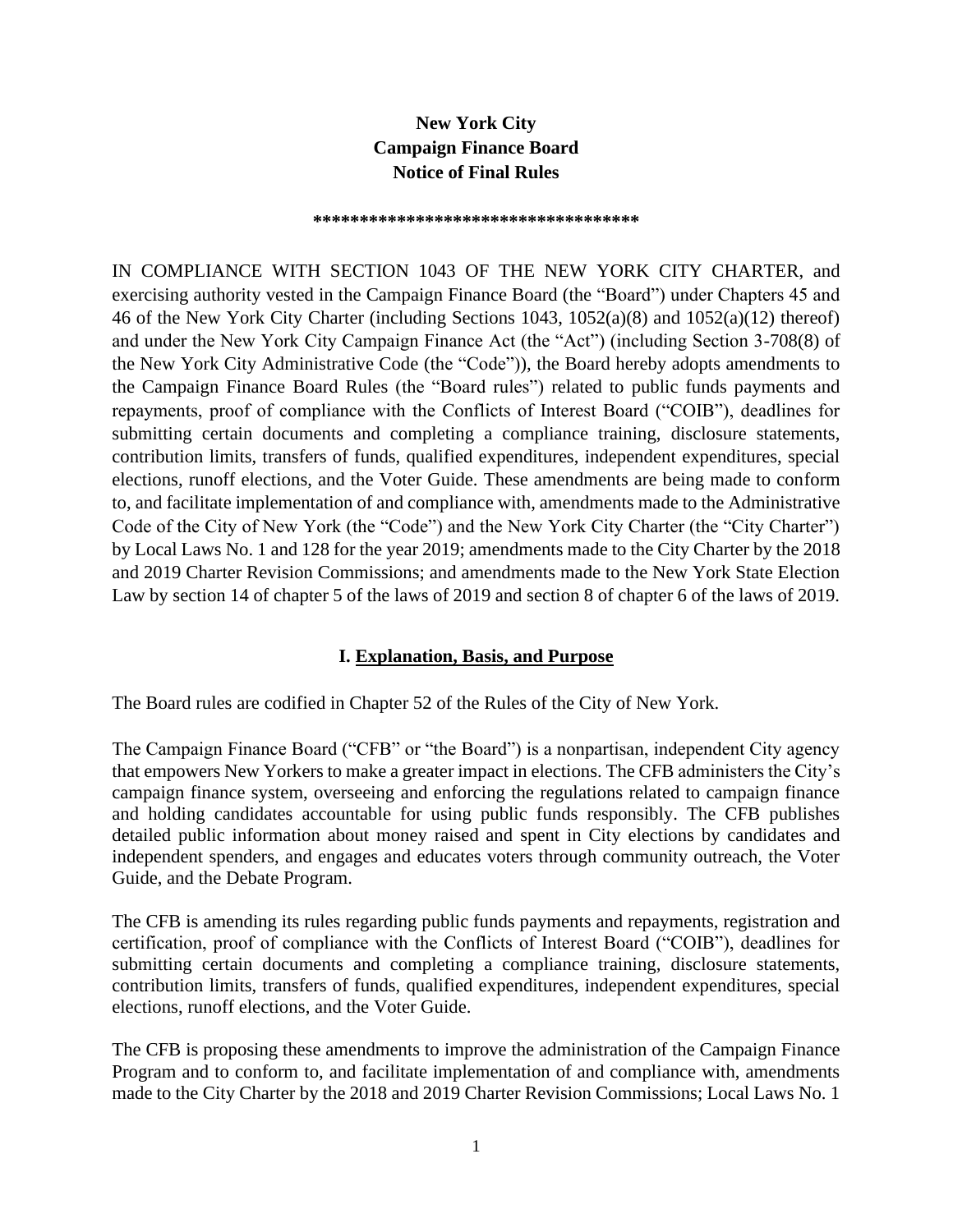and 128 for the year 2019, codified in sections 3-702, 3-703, 3-704, 3-705, 3-706, 3-708, 3-709, 3-709.5, 3-710, 3-713, 3-720, 3-801, and 12-110 of the Administrative Code of the City of New York (the "Code") and sections 1052 and 1152 of the City Charter; section 14 of chapter 5 of the laws of 2019, codified in section 8-100(1) of the New York State Election Law; and section 8 of chapter 6 of the laws of 2019, codified in section 8-600 of the New York State Election Law.

The following is a summary of the changes.

#### **Summary of Final Rules**

### **Chapter 1**

Section 1-02 is amended to update the definition of "optional early public funds repayment" to reflect the fact that there are now multiple public funds payments made before the ballot is set. Additionally, the definitions of "election" and "transfer" are amended to account for the removal of runoff elections (*see also* Chapter 16).

Section  $1-04(a)(iii)$  is amended to clarify that if a scheduled payment date falls on a Saturday, Sunday, or legal holiday, the payment will be made on the next business day.

## **Chapter 2**

Section 2-01 is amended to require that candidates declare an office sought when they submit a Filer Registration. Pursuant to section 2-02(e), a declaration of office sought must also be provided with a Certification. This information is crucial to effective and efficient administration of the Campaign Finance Program, as it is required in order to determine each candidate's contribution limit, expenditure limit, threshold calculation, and total public funds payable.

Section 2-02 is amended to update the certification and rescission deadlines, in order to conform to §§ 3-703(1)(c) and 3-705(4) of the Code, as amended by Local Law No. 128 of 2019 ("Local Law 128").

Section 2-03 is amended to provide that candidates may change their office sought until the certification deadline or until they receive public funds, whichever comes first. If the Board declares an extraordinary circumstance, thus creating a new certification deadline pursuant to section  $3-703(1)(c)(iii)$  of the Code, then a candidate for any affected office (meaning that the declaration applies either to the original office sought or to the new office sought) may change their office sought, provided that they must refund any contributions that exceed the limits applicable to the new office sought, raise any additional funds required to meet the threshold applicable to the new office sought, and repay any public funds previously received that exceed the amount for which the candidate is now eligible. If an extraordinary circumstance is not declared, any candidate who changes their office sought after receiving public funds will be ineligible to receive additional public funds for the covered election and must repay all public funds previously received for that election. These requirements, which were not included in the Notice of Proposed Rules, are added to address the fairness and compliance considerations and the administrative burdens associated with a candidate receiving public funds based on the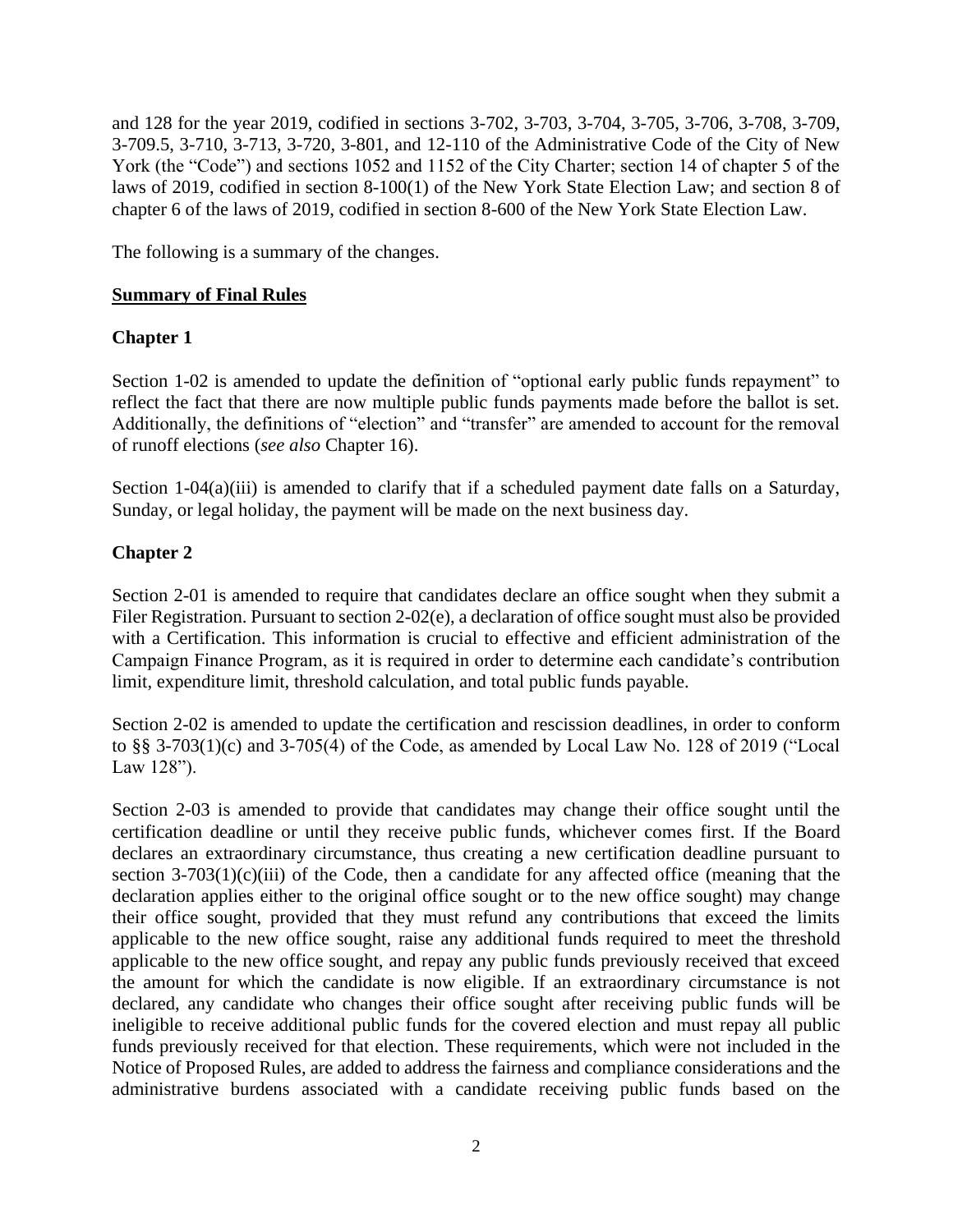contribution limit, public funds maximum, matchable amount per contribution, and threshold applicable to one office and subsequently seeking election to a different office.

Section 2-06 is amended to clarify the deadlines by which candidates must complete the CFB's pre-election compliance training. Candidates not seeking an early payment must complete the training by the final day of the disclosure period reported in the 32-day pre-primary disclosure statement, while candidates seeking an early payment must complete the training at least 15 business days before the payment is made.

### **Chapter 3**

Section 3-01(b) is amended to reflect the fact that there are now multiple public funds payments made before the ballot is set.

Section 3-01(d) is amended to provide that a candidate may be ineligible to receive public funds during the pre-election period if the candidate maintains a significant reporting variance for either receipts or expenditures, fails to report employment information or provide complete and accurate backup documentation for a significant percentage of matching claims, or fails to attend a compliance training. Reporting variances, missing employment information, and documentation error rates above a certain percentage are common indicia of inadequate internal controls and thus provide a basis for the denial of public funds. The Board has previously denied public funds based on documentation error rates and missing employment information pursuant to its internal audit standards; this amendment represents a codification of that practice. The addition of reporting variance as a factor follows a 2015 rule change requiring that candidates submit all bank statements and deposit slips concurrently with each disclosure statement. Prior to this rule change, a significant reporting variance during the pre-election period could be a result of the campaign not yet having provided up-to-date bank records. Now, an underreporting variance likely indicates significant amounts of unreported activity, while an overreporting variance likely indicates a failure to comply with the requirement to provide bank records with each disclosure statement; either scenario represents a lack of adequate internal controls and a failure to disclose key information to the Board and/or the public. The threshold amounts for determining what constitutes a "significant" reporting variance, percentage of missing employment information, and documentation error rate will be calculated for each election cycle and will be publicized on or before July 11 in the year prior to the year of the election.

Section 3-02 is amended to remove the statement that a candidate who has been disqualified from the ballot, or who is no longer opposed by a candidate who appears on the ballot, is not eligible to receive public funds, as this statement appears in section 7-01(e) as amended herein.

Section 3-05 is amended to conform to  $\S$ § 3-703(1)(m) and 12-110(b)(2)(a) of the Code, as amended by Local Law 128, concerning filing with the Conflicts of Interest Board.

### **Chapter 4**

Section 4-05(b) is amended to modify the disclosure schedule during the year of the election, in order to account for the rescheduling of the primary election from September to June per recent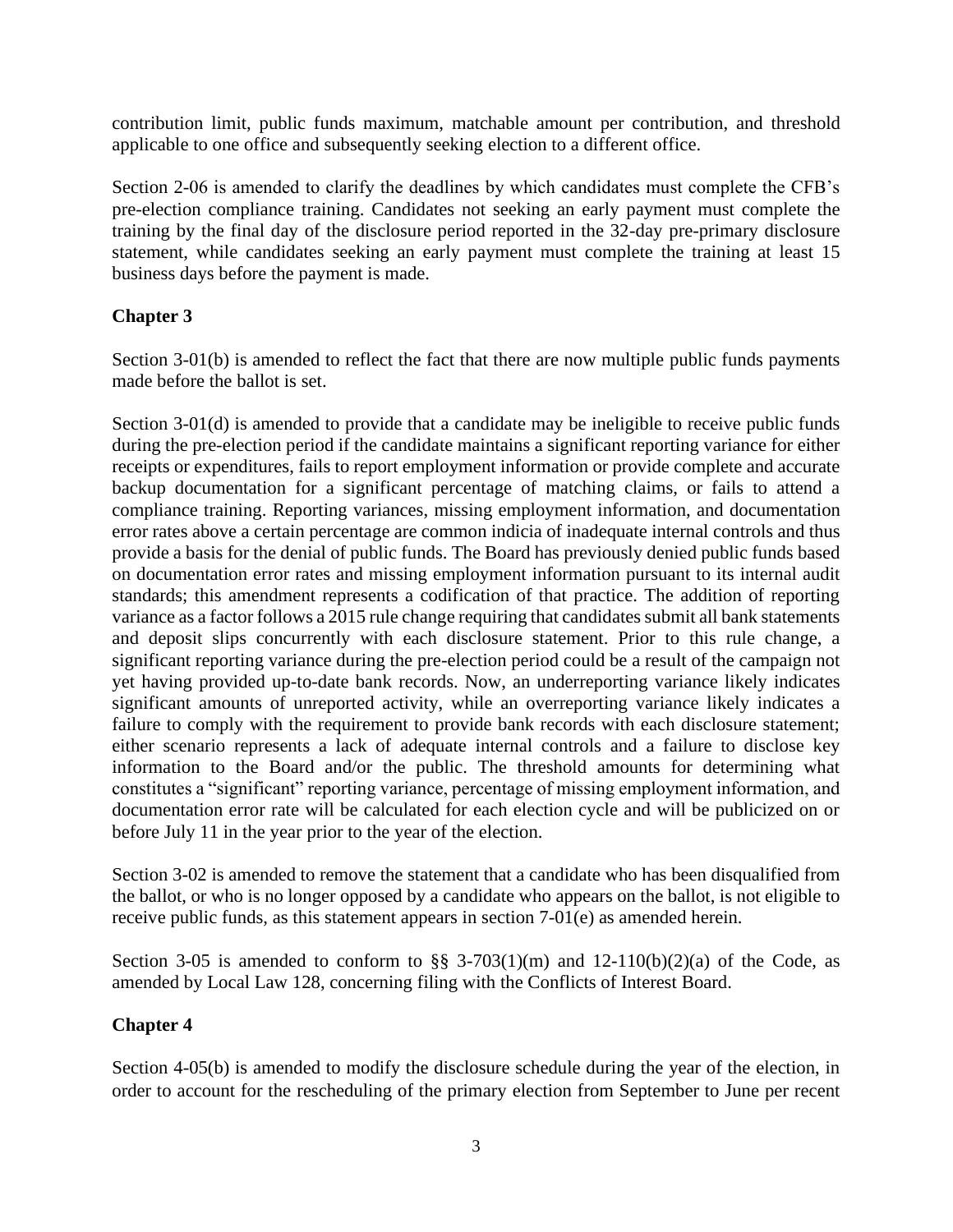amendments to the State Election Law. The May 15 disclosure statement is removed, as the 32 day pre-primary disclosure statement will be due in mid-May, and a new disclosure statement is added in late August, due to the gap between the primary and general elections.

Section 4-05(b)(ii)(D) is amended to parallel the language used in section  $1-04(a)(iii)$  regarding deadlines.

Section  $4-05(c)(ii)$  is amended to accommodate the updates to contribution refund requirements in sections 5-07(b) and (c).

Section  $4-05(c)(iv)$  is amended to change the threshold dollar amount above which contributions to political committees from a candidate's personal funds are considered contributions to, and expenditures by, that candidate's campaign.

Section 4-05(c)(vi) is amended to delete the requirement that transfers of funds consist entirely of contributions previously raised by the transferor committee.

# **Chapter 5**

Section 5-01(b) is amended to update the year of the most recent contribution limit adjustment from 2018 to 2022.

A new section 5-01(c) is created to clarify that the new contribution limits, as created by the 2018 Charter revision and codified in § 3-703(1)(f) of the Code, apply to all contributions accepted by Option A candidates in the 2021 elections, regardless of when the contributions were received. Failure to refund the over-the-limit portion of contributions received at any time during the election cycle is a violation that may result in a penalty. *See also* CFB Advisory Opinion No. 2019-1.

Sections 5-07(b) and (c) are amended to provide that contribution refunds must be documented and are considered to be made on the date on which the funds cleared the committee account. The documentation provided must demonstrate that the refund cleared the committee account and was issued to the reported contributor (for example, for a refund made by check, the campaign must provide a copy of the front and back of the endorsed check as well as the corresponding committee bank statement). The sections are further amended to remove the requirement that contribution refunds be made by bank or certified check. Contribution refunds may be made electronically by ACH transfer, or using a committee check; however, the campaign assumes the risk that the contributor may not cash or deposit a committee check in a timely manner, which would delay the refund date and potentially affect the campaign's public funds eligibility and result in violations and penalties.

Section 5-08(c) is amended to provide that transfers between CFB committees are not subject to the requirement to demonstrate that transferred funds are not derived from excess or prohibited contributions. This change is to conform to § 3-703(14) of the Code, as amended by Local Law 189 of 2016.

# **Chapter 6**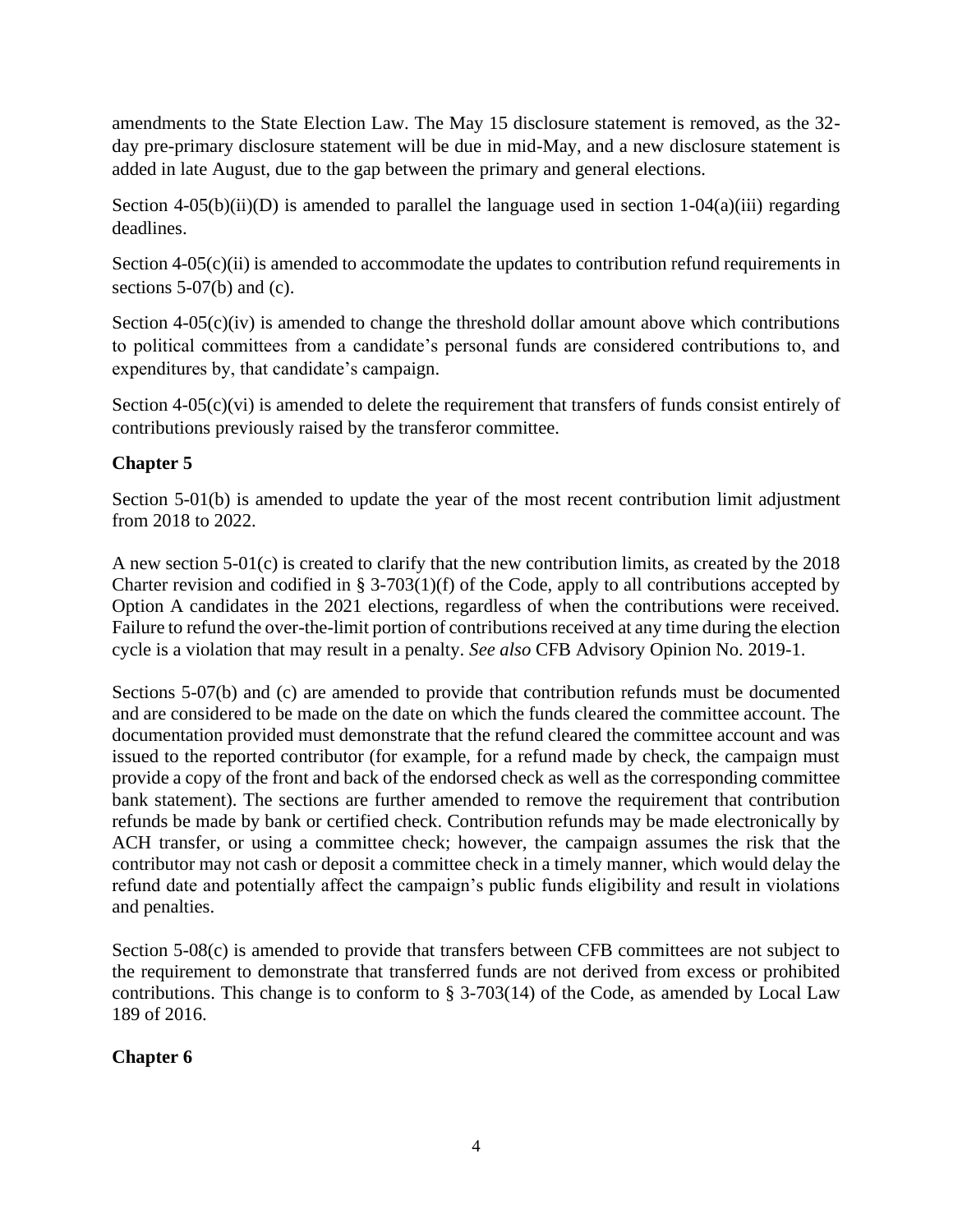Section  $6-01(h)(i)$  is reworded to mirror the phrasing used in section  $5-10(a)$ , the corresponding provision regarding contributions.

Section 6-02(a) is amended to provide that expenditures to defend the validity of petitions may be qualified expenditures. This change is to conform to  $\S$  3-704(2)(h) of the Code, as amended by Local Law 128.

Section 6-02(a) is further amended to provide that, if a candidate or their sole opponent is removed from the ballot, the candidate may make qualified expenditures for a different election held later in the calendar year, unless the candidate is running as a write-in candidate for that later election. This amendment is added to address the fact that write-in candidates are not permitted to receive public funds, but because public funds payments will now be issued several months before ballot determinations are made, it is possible that a candidate could receive a public funds payment prior to the primary election, be disqualified from the primary ballot, and subsequently run a campaign solely as a write-in candidate for the general election. This amendment prohibits expenditures made for that election by that write-in candidate from being made with public funds.

Section 6-02(a) is further amended to provide that qualified expenditures for candidates in a small primary election, as defined by section 7-05(a), may not exceed \$5,000 per candidate. This amendment is added to address the fact that, because public funds payments will now be issued several months before ballot determinations are made, it is possible that a candidate could receive a public funds payment exceeding \$5,000 prior to the primary election, but only appear on the ballot in a small primary election, for which the candidate was eligible to receive no more than \$5,000 in public funds pursuant to section 7-05(a). Pursuant to this amendment, candidates in a small primary are prohibited from making more than \$5,000 in expenditures for that primary using public funds. Pursuant to  $\S$  3-710(2)(a) of the Code, candidates are also required to repay any amount of public funds received in excess of the amount they were eligible to receive; accordingly, a candidate in a small primary who receives more than \$5,000 in public funds would be required to repay the excess amount to the Board. (*See also* section 7-05(c), added herein.) This amendment ensures that such candidates are not permitted to spend public funds they were not eligible to receive.

### **Chapter 7**

Section 7-01(e) is amended to clarify that a candidate who does not appear on the ballot, or who is not opposed on the ballot, may be required to return any public funds received. This clarification is necessary because Local Law 128 provided for public funds payments beginning in December in the year prior to the election year, thus increasing the likelihood that a candidate who previously received public funds, or that candidate's sole opponent, could subsequently be disqualified from the ballot. Candidates who are not opposed on the ballot are not eligible to receive public funds for that election. *See* Admin. Code § 3-703(5).

Section 7-01(e) is further amended to provide that a candidate who does not appear on the ballot, or is not opposed on the ballot, for an election is ineligible to receive additional public funds for a later election held in the same calendar year unless the candidate demonstrates that they will appear on the ballot in that later election. This amendment is added to address the fact that, because public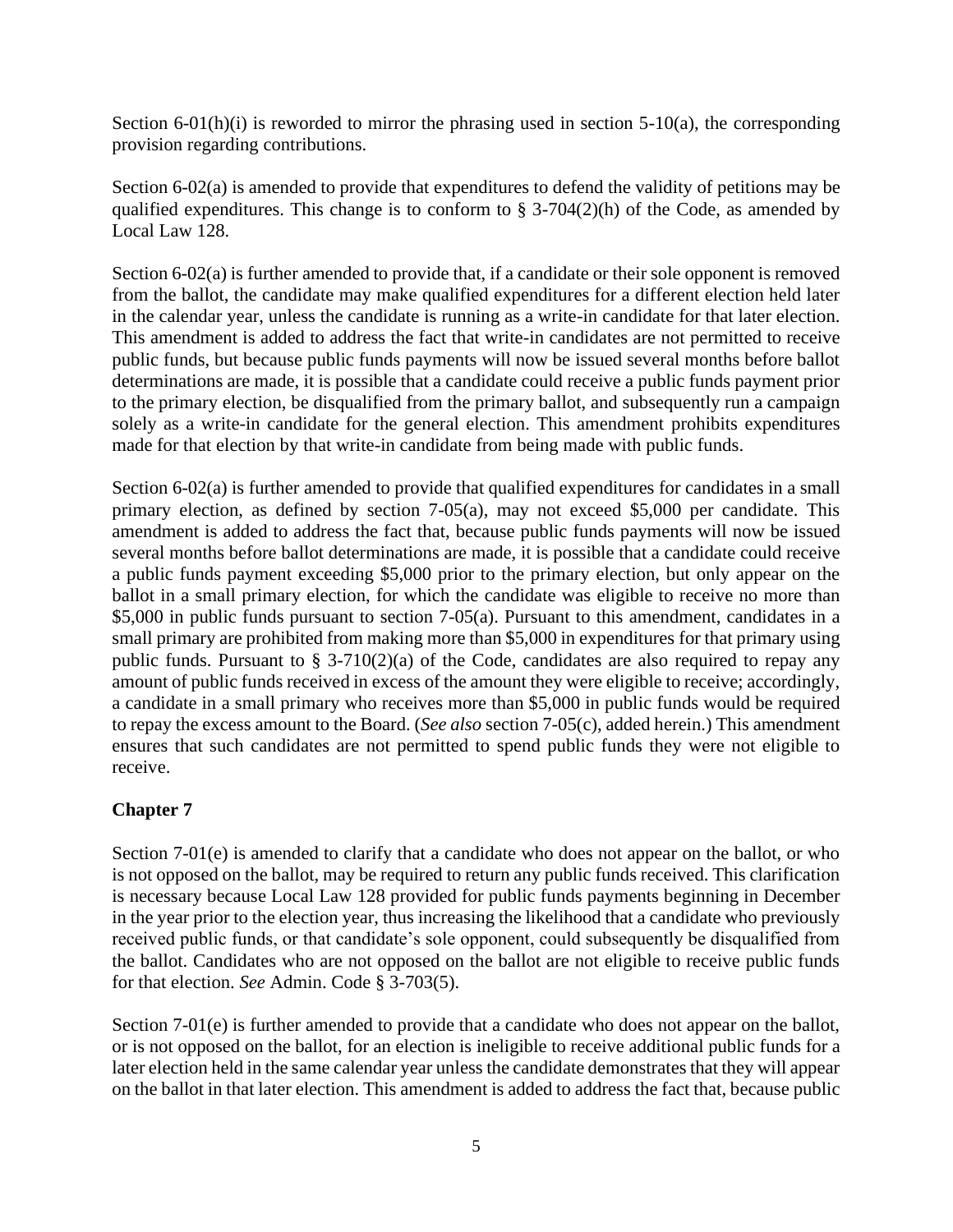funds payments will now be issued several months before ballot determinations are made, it is possible that a candidate could receive a public funds payment prior to the primary election, be disqualified or have their sole opponent disqualified from the primary ballot, and subsequently run a campaign solely as a write-in candidate for the general election. Pursuant to this amendment, that candidate could not receive additional public funds without demonstrating that they will be on the ballot for the general election.

Section 7-02(a)(iii) is relocated to new section 7-01(g) and is amended to reflect the fact that there are now multiple public funds payments made before the ballot is set. The section is also amended to remove the reference to unopposed candidates, who are covered in section 7-01(e).

Section 7-02(a) is amended to conform to the payment schedule established by § 3-705(4) of the Code, as amended by Local Law 128. Additionally, the section provides that a certified statement of need, which must be submitted in order to receive an early public funds payment, must be received at least 15 business days before the scheduled date of the payment. This is to allow CFB staff sufficient time to review statements of need and determine eligibility before issuing payments.

Section 7-02(c) is amended to clarify what may constitute "new information" for purposes of  $\S$  3-703(12) of the Code, which provides that the Board may not invalidate a matching claim that was submitted in a previously reviewed disclosure statement unless the Board learns of new information that is relevant to the eligibility for matching of the claim and that was not available to the Board at the time of the initial review. New information may include, but is not limited to, information relevant to the candidate's eligibility to receive public funds generally, including the submission of a Certification not previously submitted, and information relevant to determining which contribution limit is applicable to the candidate, such as a declaration or change of the office sought.

Section 7-02(d) is amended to modify the characterization of public funds payments as being for the primary or general election. This change is to accommodate both the increased amount of time between the primary and general elections, due to the primary being rescheduled from September to June, and the additional early public funds payment dates created by § 3-705(4) of the Code, as amended by Local Law 128. Public funds payments will not be characterized as for the primary or general election, but no candidate may receive more than the maximum public funds payable amount for a single election prior to the day after the day of the primary election. For example, a City Council candidate who anticipates running in both the primary and general elections may submit sufficient valid matching claims to be eligible for public funds totaling \$168,888 for the primary and \$168,888 for the general, totaling \$337,776. However, that candidate would only receive \$168,888 prior to the primary election. On the first payment date after the primary election, the candidate could receive an additional \$168,888 (less the 5% withholding assessed pursuant to Board Rule 7-06 and § 3-705(4) of the Code).

Section 7-04 is amended to conform to § 3-705(7) of the Code, as amended by Local Law 128, which requires that, in order for a candidate to receive either an early public funds payment or public funds payments totaling more than 25% of the maximum payable amount, either 1) the candidate must submit a certified statement of need attesting that one or more enumerated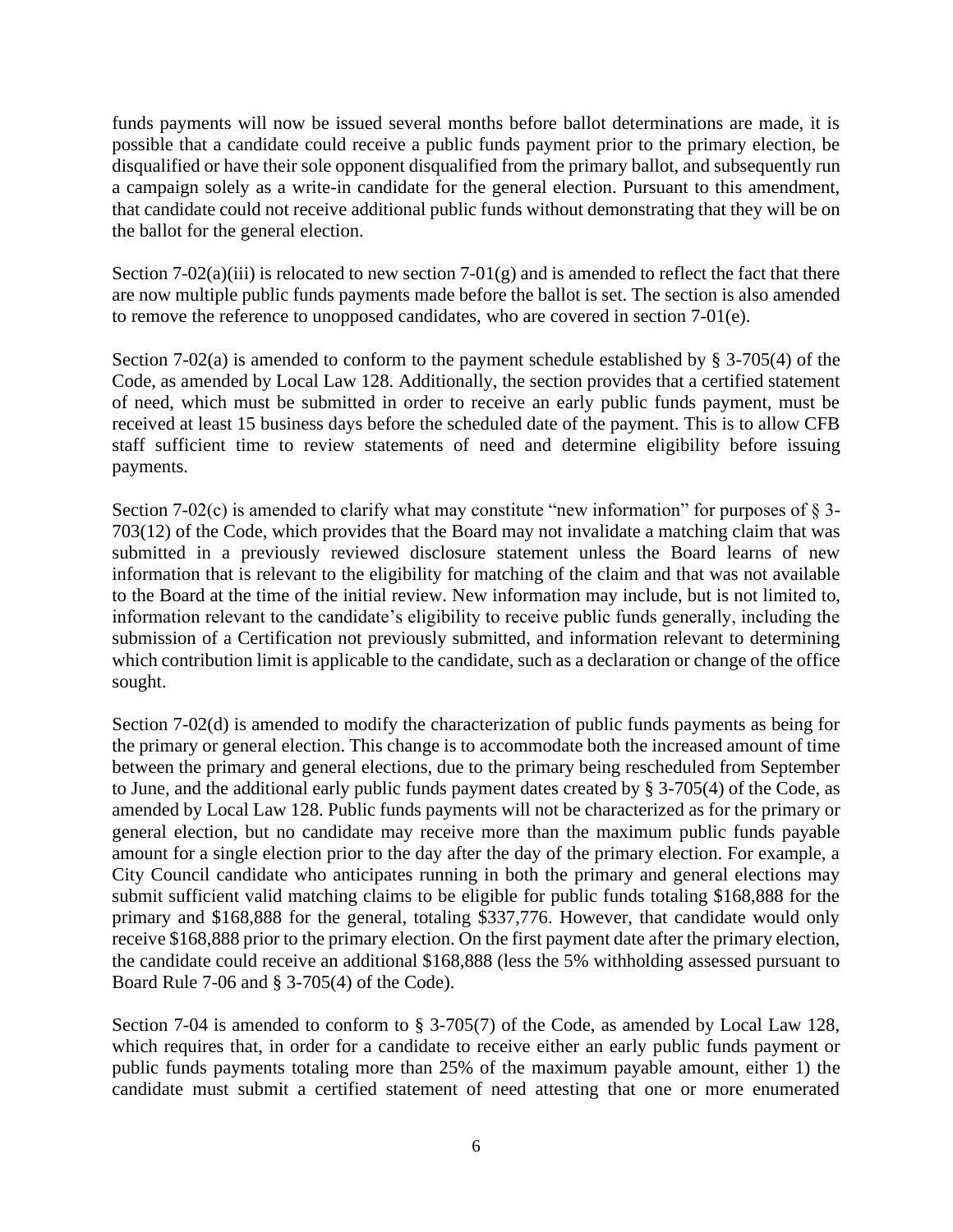conditions applies, 2) the candidate must be opposed in an election for an office for which no incumbent is seeking re-election, or 3) the candidate must be opposed by a candidate who has received public funds for the election in question.

Section 7-05(c) is added to address the fact that, because public funds payments will now be issued several months before ballot determinations are made, it is possible that a candidate could receive a public funds payment exceeding \$5,000 prior to the primary election, but only appear on the ballot in a small primary election, for which the candidate was eligible to receive no more than \$5,000 in public funds pursuant to section 7-05(a). Pursuant to this amendment, candidates in a small primary must return to the Board any public funds received in excess of \$5,000, except that the funds may be used for a different election later in the calendar year for the same office, as long as the candidate is on the ballot in the later election. If the candidate uses the excess funds for a later election, the amount of the excess funds will be deducted from the total amount of public funds the candidate would otherwise be eligible to receive for that later election.

Section 7-06 is amended to provide that the Board may withhold an amount equal to the amount of any contributions made, solicited, or otherwise received in violation of the law, including contributions from a prohibited source and over-the-limit contributions (for which only the excess portion would be withheld), pending refund of the contribution (or excess portion, as applicable) to the contributor or disgorgement to the Public Fund. Previously, the Board's policy was to deem a candidate ineligible to receive a pre-election public funds payment if the candidate had received and failed to refund any prohibited or over-the-limit contributions. By providing a less severe consequence for failing to refund such contributions in a timely manner, this change will reduce the burden on campaigns that do not have additional compliance issues.

### **Chapter 9**

Section 9-02(f) is amended to clarify that a candidate who is no longer opposed by a candidate who appears on the ballot may not spend public funds for any purpose other than the payment of liabilities previously incurred for qualified expenditures. Candidates who are not opposed on the ballot are not eligible to receive public funds for that election. *See* Admin. Code § 3-703(5). Additionally, section 9-02(h) is amended and section 9-02(i) is added to clarify that a candidate may be required to repay public funds due to either failing to satisfy the requirements to actively campaign for office, or ceasing to actively campaign for office. Section 9-02(j) (previously section 9-02(h)) is added to clarify that a candidate may be required to repay public funds if the candidate fails to appear on the ballot or be opposed on the ballot. If a candidate who received public funds fails to actively campaign, that candidate may be required to repay all public funds received. If a candidate who received public funds ceases to actively campaign, that candidate may not incur additional expenditures and may be required to repay all public funds previously received, less the amount of any qualified expenditures made before the candidate ceased campaigning. *See* Admin. Code § 3-710(3). These amendments are necessary because Local Law 128 provided for public funds payments beginning in December in the year prior to the election year, thus increasing the likelihood that a candidate could receive public funds and subsequently drop out of the race or be disqualified from the ballot.

### **Chapter 13**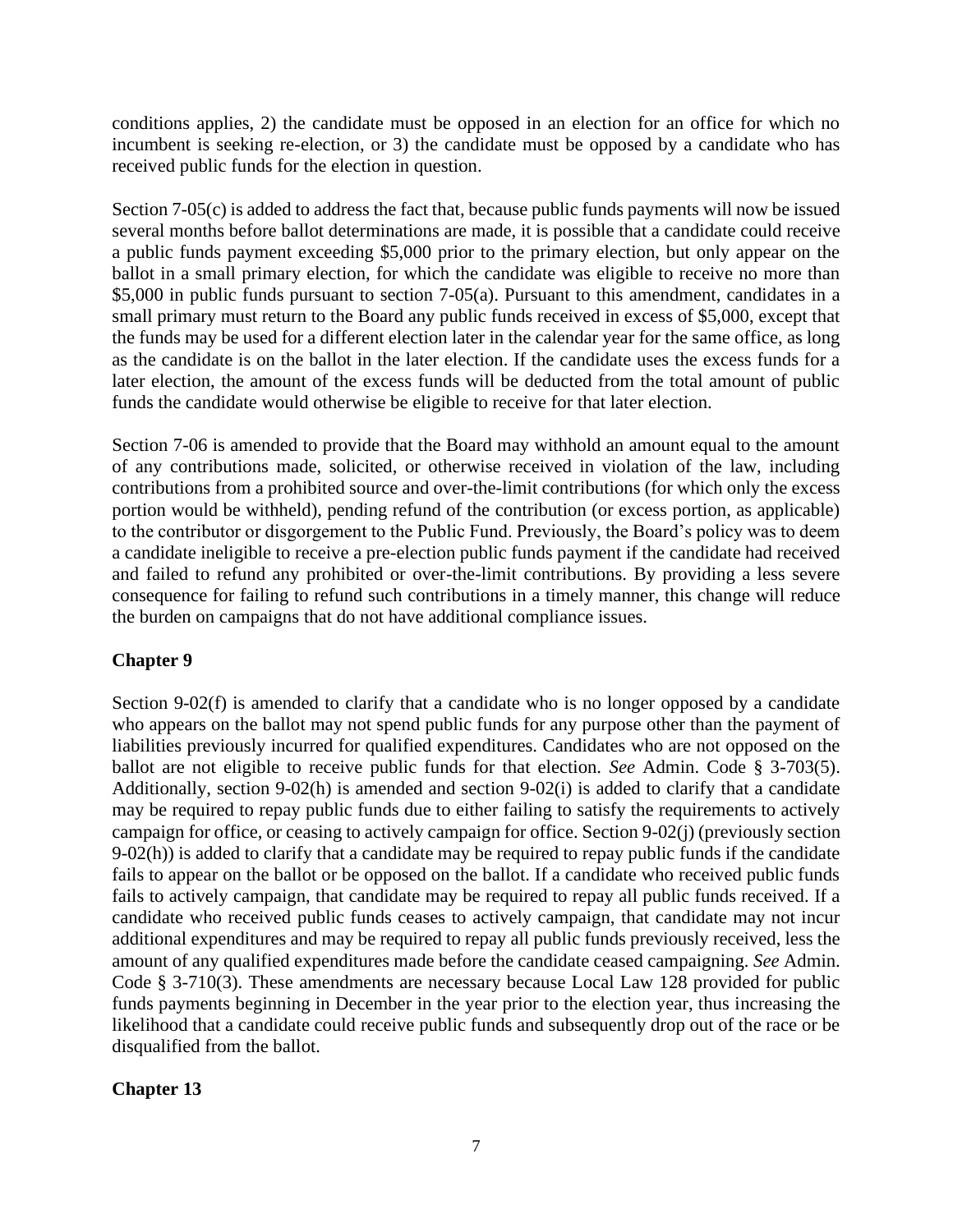Section 13-02(a)(viii) is amended to accommodate the updates to contribution refund requirements in sections 5-07(b) and (c).

# **Chapter 14**

Section 14-01 is amended to expand the definition of "electioneering communication" to include communications disseminated within 60 (previously 30) days of a primary election. This change is to account for recent changes to the election calendar, in particular the establishment of early voting, codified in § 8-600 of the Election Law.

Section 14-03(a) is amended to align the independent expenditure disclosure schedule with the campaign disclosure schedule.

# **Chapter 15**

Section 15-02(d)(viii) is amended to provide that special election candidates must demonstrate compliance with the COIB's financial disclosure requirements by the due date of the first disclosure statement required to be filed with the CFB for the special election.

Section 15-03(e) is amended to provide that expenditures incurred outside of the calendar year in which a special election is held are presumed not to be qualified, unless the proclamation and the special election occur in different calendar years.

Section 15-04(e) is amended to reflect the threshold dollar amounts and payment dates for special elections stated in §§ 3-703(2), 3-705(4), and 3-709(5) of the Code, as amended by Local Law 128.

# **Chapter 16**

Chapter 16 is repealed. New section 1057-g of the City Charter, implementing ranked choice voting in citywide elections beginning on January 1, 2021, renders runoff elections unnecessary. References to runoff elections are deleted throughout the rules.

# **Chapter 17**

Sections 16-02(b)(i) and (iii) (previously sections 17-02(b)(i) and (iii)) are amended to allow for Voter Guide submissions between the primary and general elections. Previously, final general election Voter Guide statements were required to be submitted prior to the primary election, and no modifications could be made thereafter. As the primary election will now be held in June rather than September, the additional time between the primary and general elections allows for more flexibility in the submission schedule.

Additionally, the entirety of Chapter 17 is renumbered to become the new Chapter 16.

# **Chapter 18**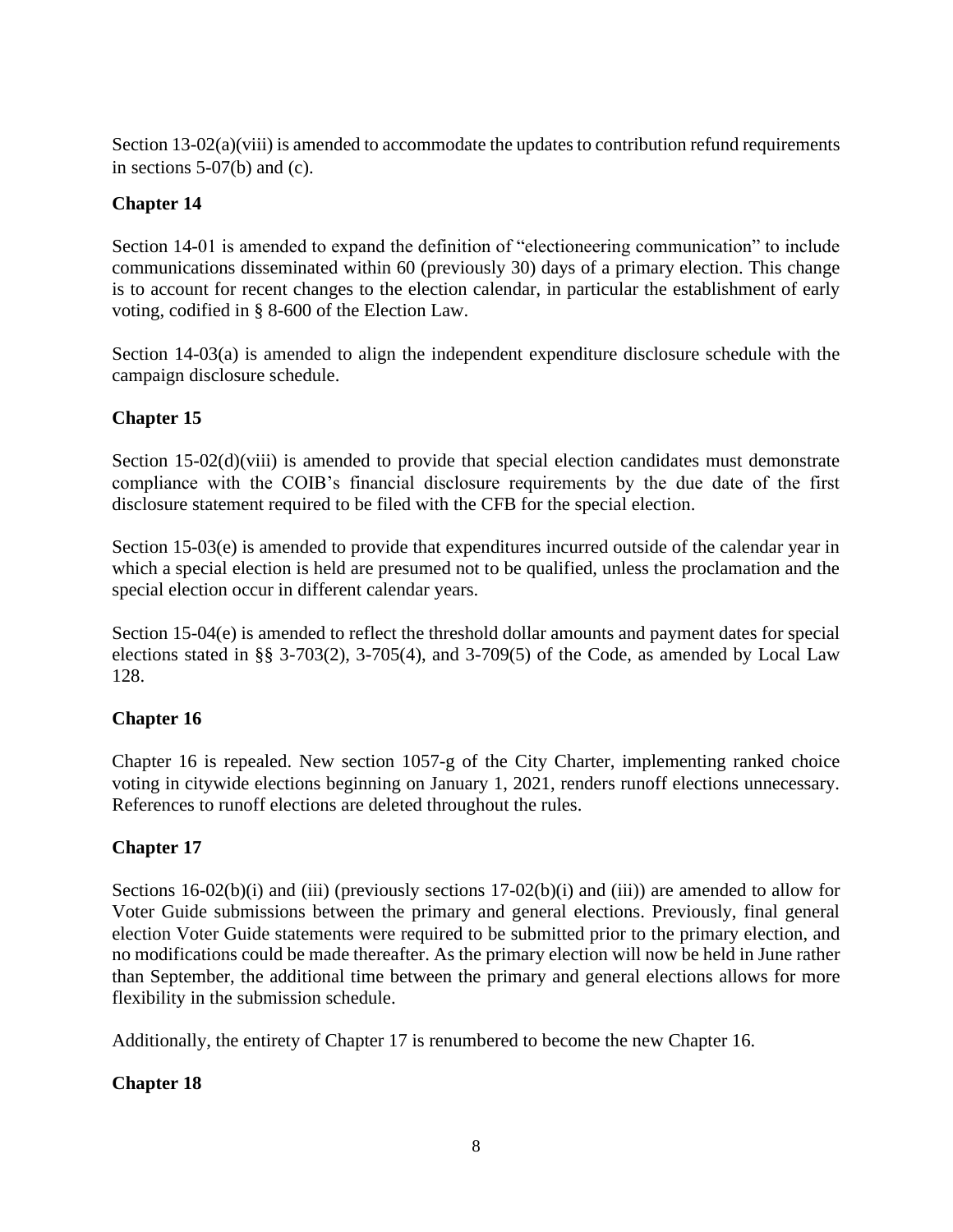The entirety of Chapter 18 is renumbered to become the new Chapter 17.

The following rules will take effect thirty days after final publication in The City Record:

### **II. Final Rules**

New material is underlined. [Deleted material is in brackets.]

"Shall" and "must" denote mandatory requirements and may be used interchangeably in the rules of the Board, unless otherwise specified or unless the context clearly indicates otherwise.

**Section 1. The definitions of the terms "election", "optional early public funds payment", and "transfer" in section 1-02 of chapter 1 of title 52 of the rules of the city of New York are amended to read as follows:**

**"Election"** means any primary, [runoff primary,] special, [runoff special,] or general election for nomination or election.

**"Optional early public funds payment"** means [the] a disbursement of optional public financing occurring prior to two weeks after the last day to file designating petitions for a primary election.

**"Transfer"** means any exchange of funds or any other thing of value between political committees, other than multicandidate committees, authorized by the same candidate pursuant to § 14-112 of the New York State Election Law. [In section 16-06 the term "transfer" means funds exchanged between different bank or other depository accounts.]

**§ 2. Paragraph (iii) of subdivision (a) of section 1-04 of chapter 1 of title 52 of the rules of the city of New York is amended to read as follows:**

**(iii) Weekends and holidays**. If the scheduled date of a public funds payment, or the deadline for submitting a Certification or for filing a disclosure statement, other than a daily pre-election disclosure statement, falls on a Saturday, Sunday, or legal holiday, the next business day becomes the deadline or scheduled payment date.

## **§ 3. Subdivision (e) of section 2-01 of chapter 2 of title 52 of the rules of the city of New York is amended to read as follows:**

(e) **Contents.** The Filer Registration must include:

(i) the candidate's name, residential address information and telephone numbers, email address, and employment information;

(ii) the name and mailing address, and treasurer name, treasurer residential address information and telephone numbers, treasurer email address, and treasurer employment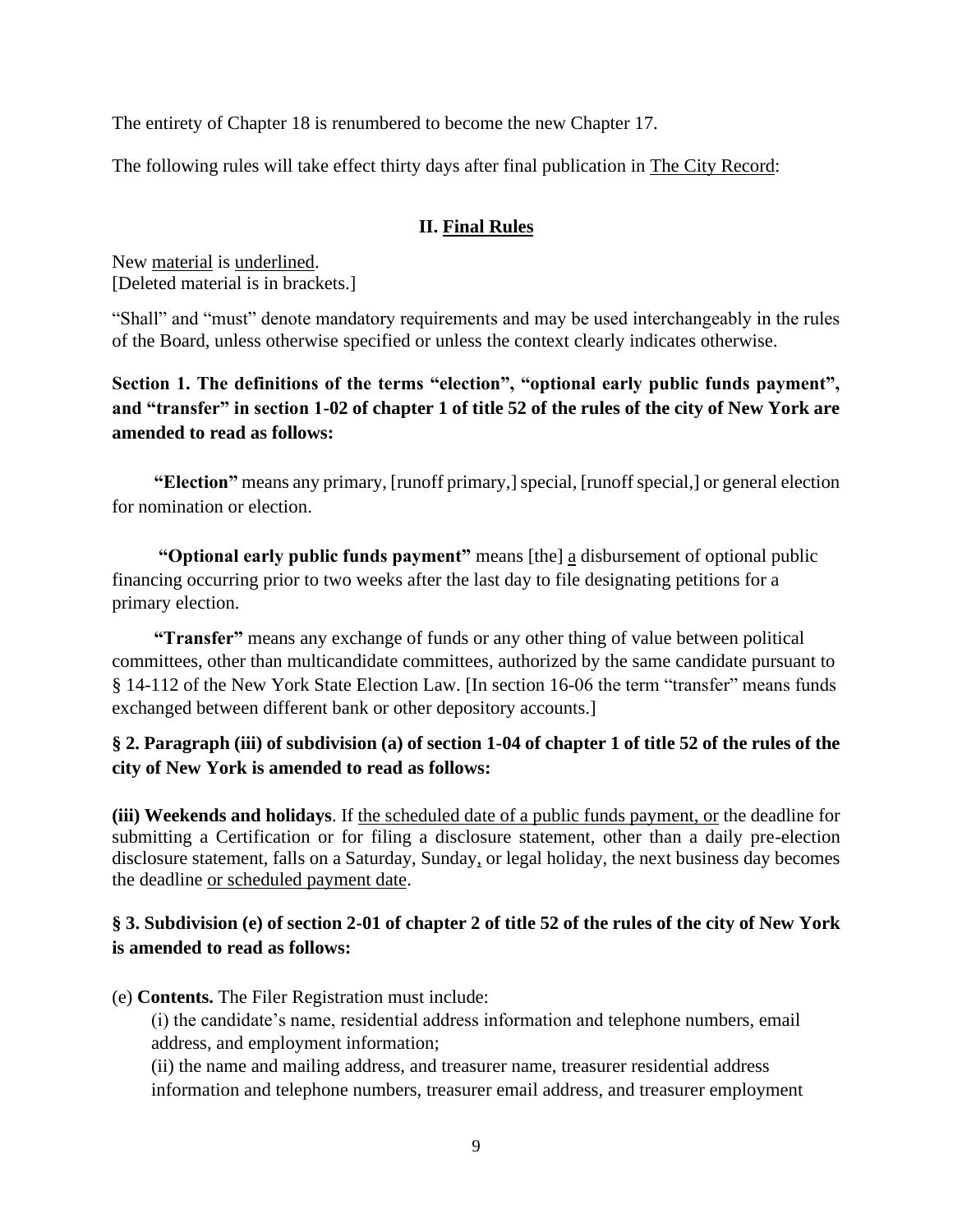information, of every political committee authorized by the candidate that has not been terminated, and, in the case of a participant or limited participant, an indication of which such committee is the principal committee;

(iii) the name, mailing address, email address, and telephone number of any person designated by the candidate to act as liaison with the Board for each committee filing disclosure statements;

(iv) identification of all bank accounts and other depository accounts, including merchant and payment processor accounts, into which receipts have been, or will be, deposited, and all bank accounts used for the purpose of repaying debt from a previous election; [and]

(v) the specific office to which the candidate is seeking nomination or election; and

(vi) other information as required by the Board.

# **§ 4. Section 2-02 of chapter 2 of title 52 of the rules of the city of New York is amended to read as follows:**

**§2-02 Certification.** To join the Program, a candidate must submit a Certification by the [election year's] deadline [date] as provided in  $\S$ § 3-703(1)(c) and 3-705(4) of the Code. A candidate may submit a Certification, [in lieu] instead of the Filer Registration, [prior to] before filing disclosure statements.

**(a) Applicability.** The Certification applies to all covered elections that are held in the same calendar year or to a special election to fill a vacancy in an office covered by the Act. A candidate [need] only needs to file one Certification for the primary and general [election, and any related runoff election] elections. Special elections and all other elections require [a] separate [Certification] Certifications.

# **(b) Deadlines[.**

The] (i) For primary and general elections, the deadline for filing a Certification [shall be: (i) in the case of a primary or general election,] is the later of the [tenth of June in the year of the covered] ninth Monday preceding the primary election or the thirtieth day after a special election is held to fill a vacancy for the office sought by the candidate [; or]. To be eligible to receive an optional early public funds payment, candidates must file a Certification no less than fifteen business days before the date on which the payment is scheduled to be made.

(ii) [in the case of the declaration of] If the Board declares an extraordinary circumstance, the deadline for filing a Certification will be [on or before] the seventh day following the declaration [by the Board of the extraordinary circumstance].

**(c)** [**Rescission;] Failure to timely certify.** A candidate [may rescind such candidate's Certification by submitting a Certification rescission form on or before the ninth Monday preceding the primary election or prior to the receipt of public funds, whichever occurs first. A candidate who rescinds a Certification in a timely manner or] who does not file a timely Certification [shall be deemed to be] is a non-participant.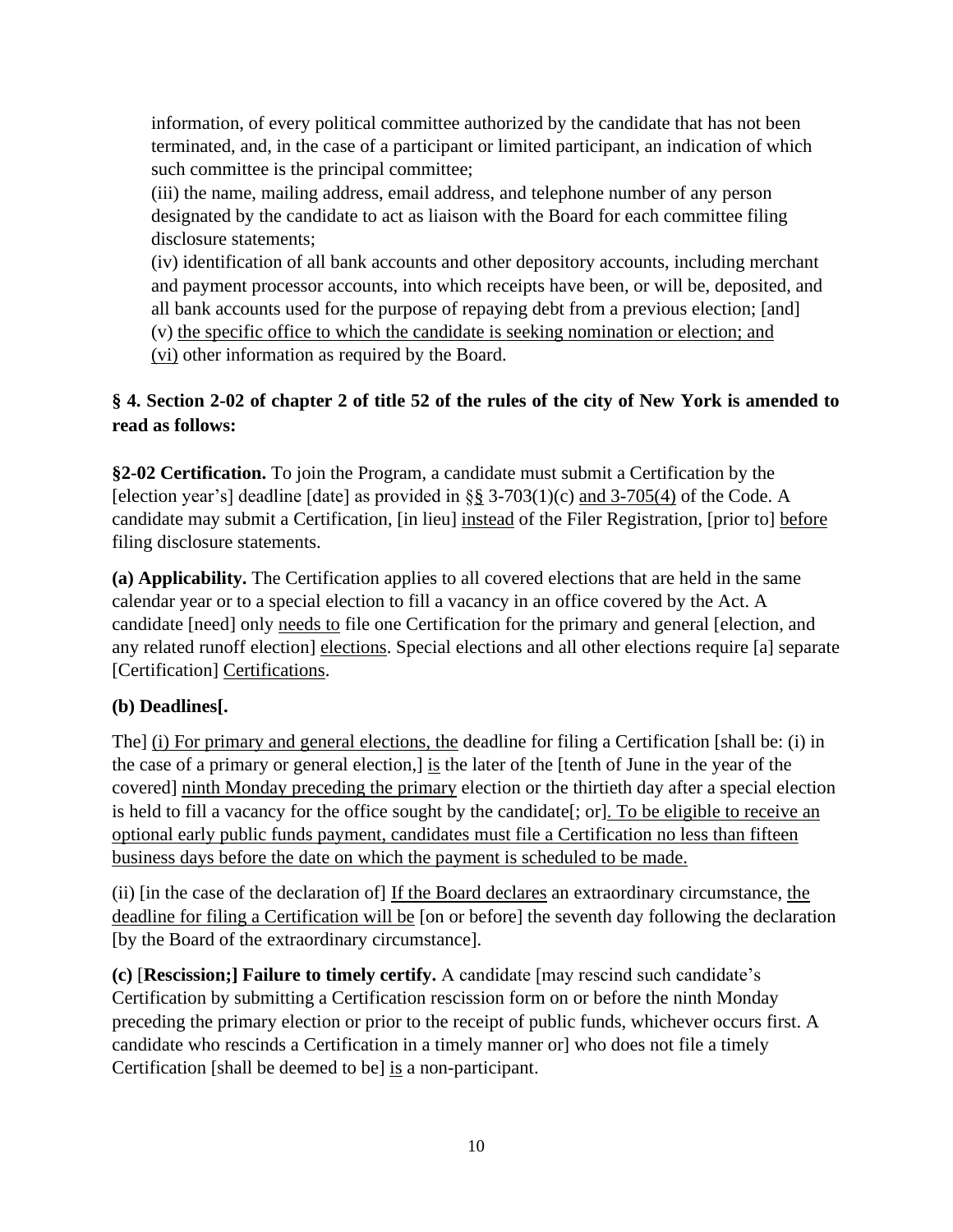**(d) Rescission**. A candidate who files a Certification prior to the deadline may rescind the Certification by submitting a Certification rescission form on or before the deadline or prior to receiving public funds, whichever happens first. A candidate who timely rescinds a Certification is a non-participant and may not submit an additional Certification for the same election cycle.

**(e) Form.** The Certification must contain any signatures and notarizations [as may be] required by the Board. A candidate who has already submitted a Filer Registration may submit a Certification [in electronic format] electronically, except that if a new principal committee treasurer has been appointed since the Filer Registration was submitted, the Certification [must be submitted in nonelectronic format] cannot be submitted electronically. [A Certification] Certifications submitted [in a non-electronic format] non-electronically must contain [an] original notarized [signature] signatures from both the candidate and the principal committee treasurer.

**[(e)] (f) Contents.** The Certification must include all filer registration information required by section 2-01 and such other information as required by the Board, including all information necessary to receive payment by electronic funds transfer. In the Certification, the candidate shall designate a principal committee.

**[(f)] (g) Legal effect.** The candidate must comply fully with Program requirements in all elections for which the Certification is submitted, regardless of the office sought and regardless of whether the candidate: (1) meets all the requirements of law to have such candidate's name on the ballot in the election; (2) meets the Act's threshold for eligibility for public funds; (3) accepts public funds; or (4) is otherwise [not] eligible to receive public funds in the election.

# **§ 5. Section 2-03 of chapter 2 of title 52 of the rules of the city of New York is amended to read as follows:**

# **§ 2-03 Amendments to Filer Registration or Certification[.]**

(a) The candidate must notify the Board of any material change in the information required to be listed on the candidate's Filer Registration or Certification occurring prior to the covered election or within a period of five years following the covered election, including any new information, or any change to any required information, concerning any political committee, bank account, merchant or payment processor account, candidate or treasurer employment, address, telephone number, or email address, in such manner as may be provided by the Board. Such notification must be submitted no later than the next deadline for filing a disclosure statement, or, in the case of changes that occur after the deadline for the last disclosure statement required to be filed, no later than 30 days after the date of the change; provided, however, that if the candidate has extinguished all outstanding liabilities resulting from the applicable election, including payment of any penalties or repayment of public funds owed to the Board, the candidate need not notify the Board of any material change after the issuance of the candidate's final audit report.

(b) A candidate may amend the Certification with regard to the specific office sought on or before the certification deadline or prior to receiving public funds, whichever happens first.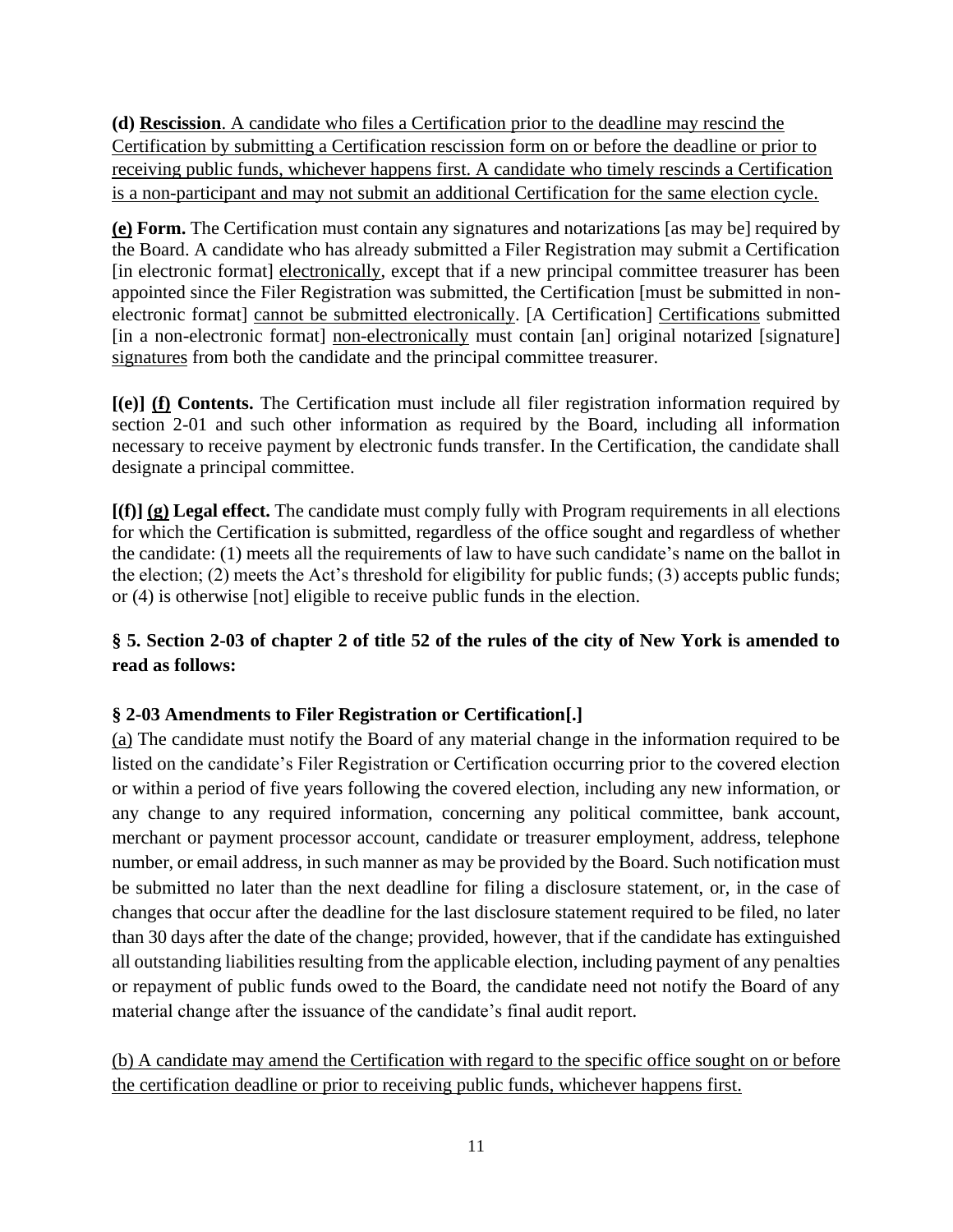(i) A candidate may amend the Certification with regard to the specific office sought if the Board declares an extraordinary circumstance pursuant to  $\S 3-703(1)(c)(iii)$  of the Code, provided that such declaration pertains to the election for either the candidate's original office sought or the candidate's new office sought. The candidate must refund the excess portion of any contributions that exceed the limits applicable to the new office sought, raise additional funds required to meet the threshold applicable to the new office sought, and repay any amount of public funds previously received that exceeds the amount the candidate is eligible to receive for the new office sought. A candidate who fails to promptly satisfy the requirements of this paragraph may be required to repay all public funds previously received for the covered election.

(ii) Absent a declaration of an extraordinary circumstance, a candidate who amends the Certification with regard to the specific office sought after receiving public funds shall remain a participant, but shall be ineligible to receive additional public funds for the covered election and shall be required to repay all public funds previously received for that election.

# **§ 6. Section 2-06 of chapter 2 of title 52 of the rules of the city of New York is amended to read as follows:**

**§2-06 Training**. A candidate or [such] the candidate's representative must attend a training provided by the Board concerning compliance with the requirements of the Program and use of the disclosure software. [Such] The training must be completed on or before the [financial disclosure cut-off date] final day of the 32-day [pre-election primary] pre-primary election disclosure [statement] period; provided, however, that for the candidate to be eligible to receive an optional early public funds payment, such training must be completed at least 15 business days before such payment is made. The individual attending the training may be the candidate, the candidate's campaign manager or treasurer, or another individual with significant managerial control over [a] the campaign [(not including campaign consultants)]. For this section, campaign consultants are not individuals with significant managerial control over the campaign. The training attendee must be listed on the candidate's Filer Registration or Certification.

# **§ 7. Subdivision (b) of section 3-01 of chapter 3 of title 52 of the rules of the city of New York is amended to read as follows:**

**(b) Ballot status.** In order to be eligible to receive public funds, a candidate in a covered election must meet all of the requirements to appear on the ballot as provided in Article 6 of the New York State Election Law, and be opposed by at least one other candidate on the ballot, or, for [the] an optional early public funds payment, certify that [such] the candidate intends to meet all the requirements of law to have such candidate's name on the ballot for the primary or general election.

### **§ 8. Paragraph (i) of subdivision (d) of section 3-01 of chapter 3 of title 52 of the rules of the city of New York is amended to read as follows:**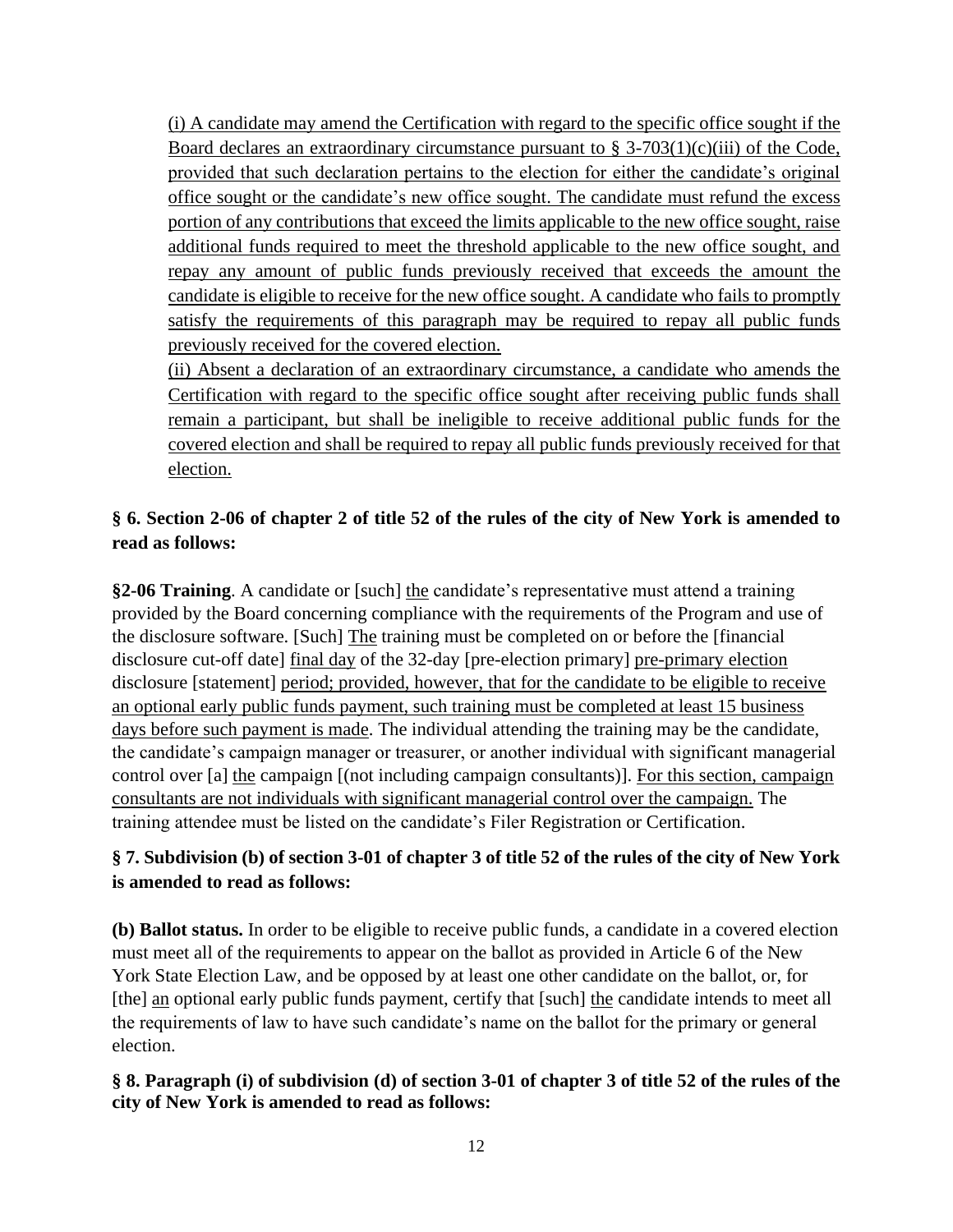**(i) Pre-election.** The Board may determine that a pre-election public funds payment [shall] will not be paid to a candidate if:

(A) the candidate fails to submit a disclosure statement required by these rules;

(B) the candidate fails to provide to the Board, upon its request, documents or records required by Chapter 4 of these rules, or other information that verifies campaign activity; [or]

(C) the difference between the candidate's reported receipts and documented receipts, or between the candidate's reported expenditures and documented expenditures, exceeds a maximum threshold percentage. The threshold percentage for each election cycle will be determined and publicized by the Board on or before July 11 in the year before the year of the election;

(D) the number of matching claims for which a candidate has failed to provide complete and accurate documentation exceeds a maximum threshold percentage of such candidate's total matching claims. The threshold percentage for each election cycle will be determined and publicized by the Board on or before July 11 in the year before the year of the election;

(E) the number of matching claims for which a candidate has failed to report employer information as required by section  $4-05(c)(ii)(A)$  exceeds a maximum threshold percentage of such candidate's total matching claims. The threshold percentage for each election cycle will be determined and publicized by the Board on or before July 11 in the year before the year of the election;

(F) the candidate or such candidate's representative fails to attend a compliance training by the deadline provided in section 2-06; or

(G) there is reason to believe that the candidate has committed a violation of the Act or these rules not otherwise enumerated in [subparagraph] paragraph (ii) of this [paragraph] subdivision, and which is not a basis for withholding pursuant to section 7-06.

### **§ 9. Subparagraph (C) of paragraph (ii) of subdivision (d) of section 3-01 of chapter 3 of title 52 of the rules of the city of New York is amended to read as follows:**

(C) previous public [fund] funds payments to the candidate for the election equal the maximum permitted by the Act;

## **§ 10. Section 3-02 of chapter 3 of title 52 of the rules of the city of New York is amended to read as follows:**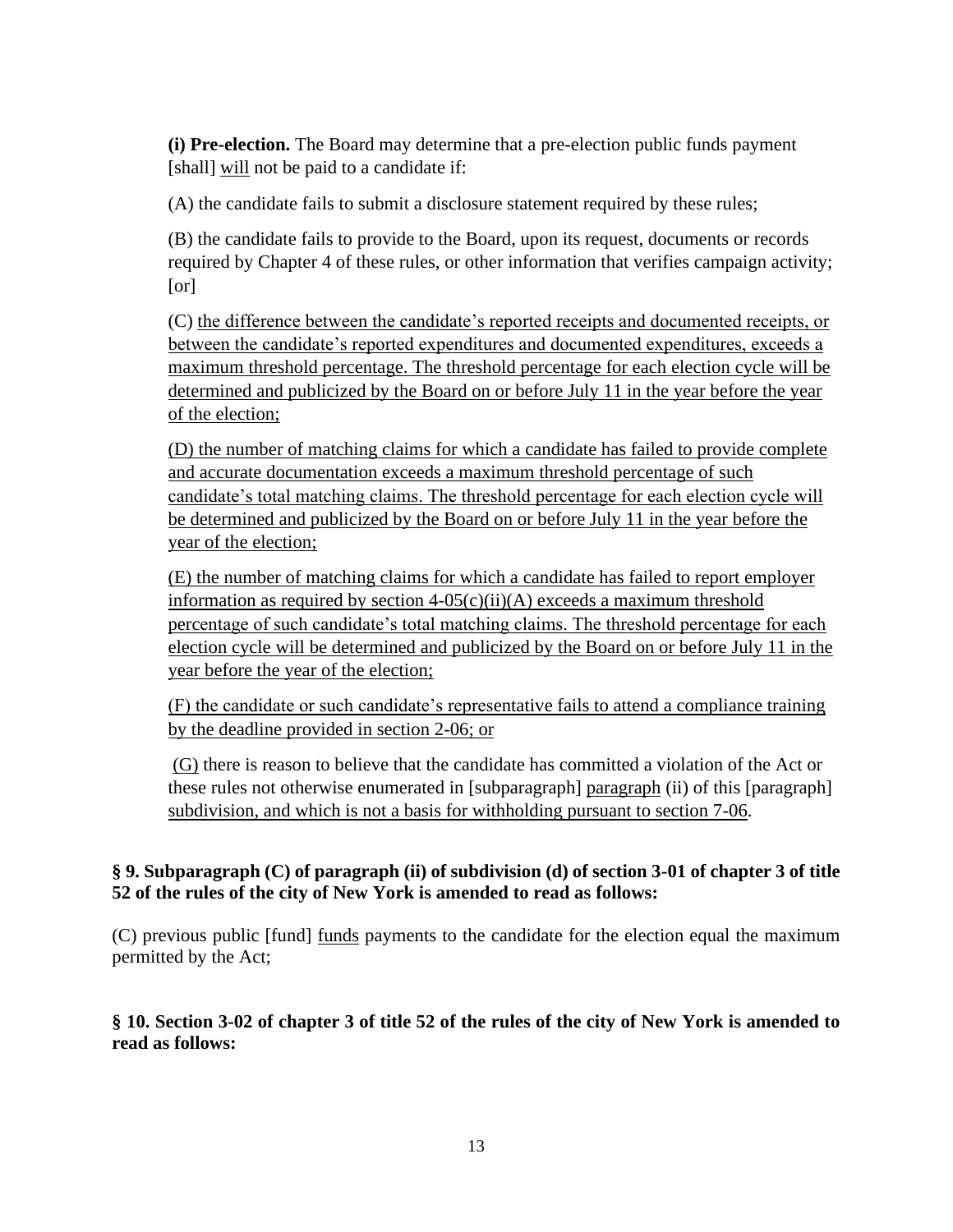**§3-02 Disqualification from ballot[.** A candidate who has been disqualified from the ballot, or who is no longer opposed by a candidate who appears on the ballot, is not eligible to receive public funds.]

**(a) Notice of appeal.** The candidate must notify the Board immediately, in writing, if the disqualified candidate is seeking to appeal or otherwise remedy a disqualification. This notice must [indicate] say whether a judicial appeal is being taken as of right or by permission and the specific nature of any [other] judicial remedy sought.

**(b) Disqualification reversed.** The candidate must immediately inform the Board, in writing, if the disqualification of the candidate or the opponent is reversed by a court [of competent jurisdiction].

# **§ 11. Section 3-05 of chapter 3 of title 52 of the rules of the city of New York is amended to read as follows:**

# **§3-05 Proof of filing with the Conflicts of Interest Board [(COIB)]; payment of penalties**

**(a) Requirements**. In order to be eligible to receive public funds, a candidate must comply with the requirements in § 12-110 of the Code, including payment of any penalties assessed by the conflicts of interest board. The Board may [obtain confirmation of] confirm the candidate's compliance [from] with the conflicts of interest board. The failure of a candidate to demonstrate [such] compliance by the deadline established [by the conflicts of interest board or by the reporting deadline immediately preceding the date on which the candidate seeks to receive a public funds payment, whichever is earlier,] pursuant to §§ 3-703(1)(m) and 12-110 of the Code may result in a delay of any payment by the Board [of public funds the candidate may otherwise be eligible to receive until a future scheduled payment date].

**(b) Due dates**. A candidate may submit proof of compliance [with] to the Board [and such proof shall be considered]. Proof is timely [submitted] if it is submitted to the Board on or [prior to] before the [last business day of July in the year of] deadline to file a Certification for the covered election, except as provided by paragraph (a).

# **§ 12. Paragraph (ii) of subdivision (b) of section 4-05 of chapter 4 of title 52 of the rules of the city of New York is amended to read as follows:**

**(ii) Filing dates.** The Board [shall] will publish a schedule of disclosure statement filing dates on its website on or before March 1 in the first year of each election cycle, or as soon as is practicable after the State Board of Elections has published its schedule.

(A) Semi-annual disclosure statements are due on January 15 and July 15 in each year of the election cycle and on January 15 in the year after the election.

(B) Pre-election disclosure statements are due:

(i) 32 and 11 days before the election; and  $\lceil$ ,  $\rceil$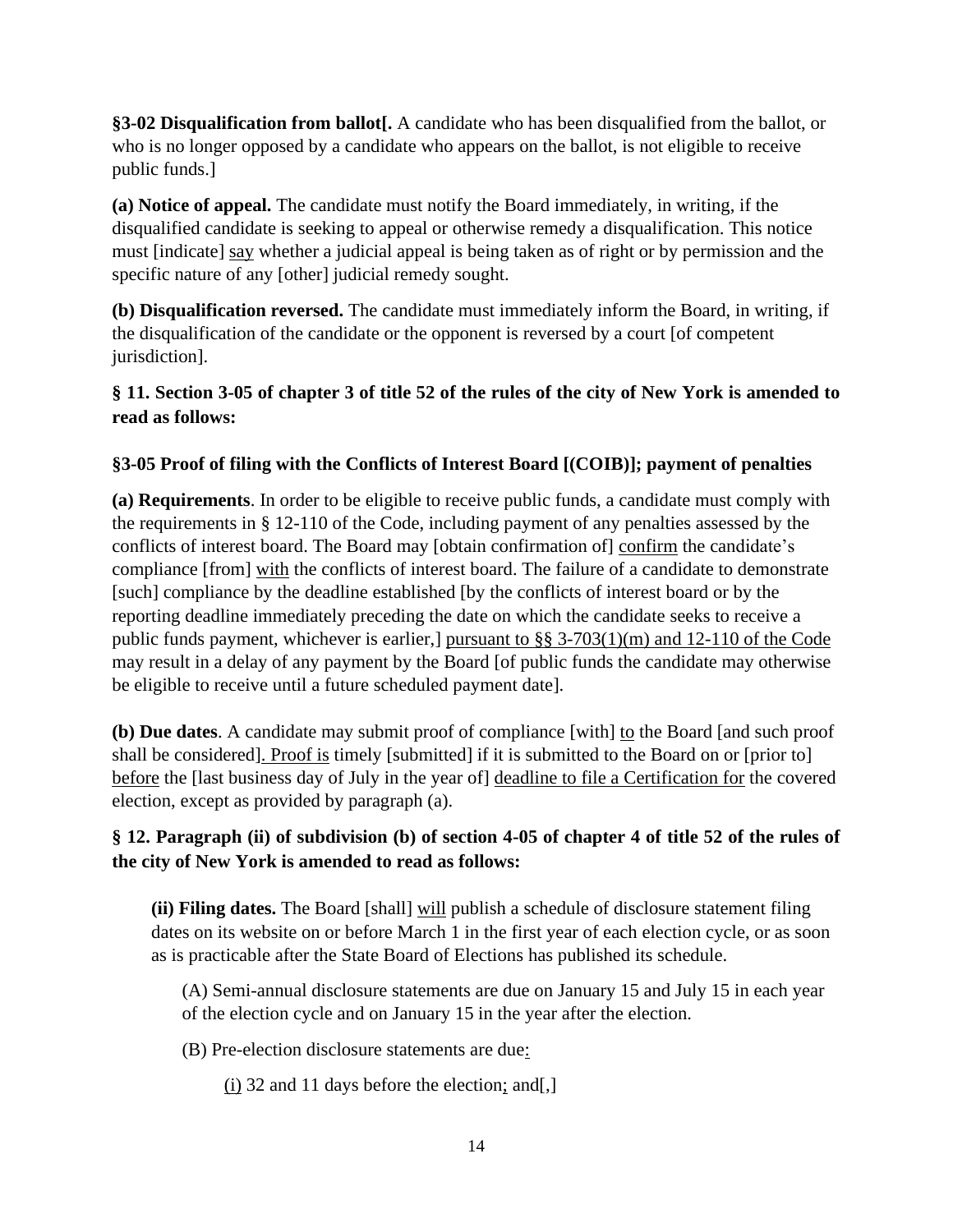(ii) at the Board's discretion, on March 15 and [May 15] the fourth Friday in August in the year of the election.

(C) Post-election disclosure statements are due 10 days after a primary election and 27 days after a general [or special] election.

**(D) Weekends and holidays.** The Board's published schedule of disclosure statement filing dates [shall] will reflect that if a disclosure statement [is due to be submitted] deadline falls on a Saturday, Sunday, or legal holiday, [submission must be made on] the next business day becomes the deadline.

#### **§ 13. Subparagraph (A) of paragraph (ii) of subdivision (c) of section 4-05 of chapter 4 of title 52 of the rules of the city of New York is amended to read as follows:**

**(A) Reporting requirements.** To fully report a contribution accepted during the reporting period, the candidate must report, for each contribution:

(1) the contributor's and intermediary's (if any) full name, residential address, occupation, employer, and business address;

(2) the date the contribution was received by the candidate;

(3) the amount of the contribution;

(4) the form of the contribution (cash, check, cashier's check, money order, credit card, text, or other);

(5) the number of the check, cashier's check, or money order, if applicable;

(6) the date and amount of each contribution returned to a contributor, the account from which the funds used to make the return originated, and, if applicable, the number of the [bank or certified] check used to issue the return of funds;

(7) each previously reported contribution for which the check was returned unpaid;

(8) whether the contribution was accepted for a [runoff or] rerun election in accordance with [Chapter 16 and] section 5-12;

(9) whether the contribution was accepted to be deposited into a segregated bank account in accordance with section 7-07(b); and

(10) such other information as the Board may require.

#### **§ 14. Subparagraph (F) of paragraph (iv) of subdivision (c) of section 4-05 of chapter 4 of title 52 of the rules of the city of New York is amended to read as follows:**

**(F) Contributions to political committees.** [Political contributions] Contributions to political committees that support or oppose candidates in New York City (except political committees of other candidates), including state party committees, that are made by a candidate with [such] the candidate's personal funds and that, in the aggregate for any single political committee, exceed [the contribution limit applicable to the office of mayor for contributors having business dealings with the city pursuant to section 3-703(1-a) of the Code] \$1,000, are presumed to be expenditures in furtherance of the [campaign's candidate] candidate's campaign and contributions from the candidate to the candidate's campaign[,] and[, as such,] must be reported to the Board. The candidate may rebut this presumption by providing evidence [indicating]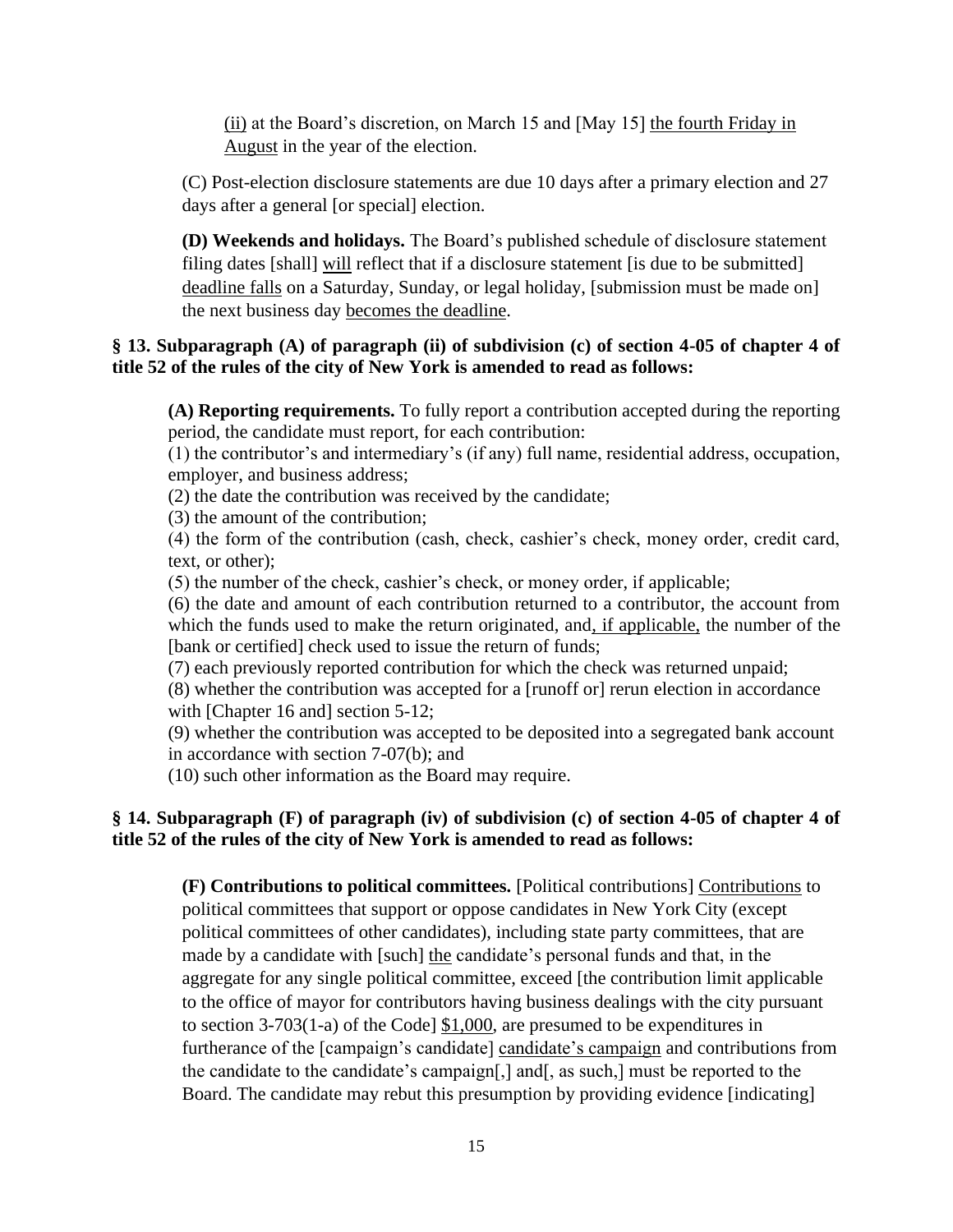that the contributions were not in furtherance of the [campaign's candidate] candidate's campaign. [Such] These contributions are subject to all applicable expenditure and contribution limits, except that contributions made to committees registered with the State Board of Elections or the Federal Election Commission as independent expenditure committees are not subject to such limits. Candidates must create and maintain records of such contributions. Contributions made with a candidate's personal funds as provided in this subparagraph [shall] are not [be the] a basis for a deduction from [such] the candidate's public funds payment pursuant to section 7-07(a).

#### **§ 15. Paragraph (vi) of subdivision (c) of section 4-05 of chapter 4 of title 52 of the rules of the city of New York is amended to read as follows:**

#### **(vi) Transfers**

(A) [Transfers of funds shall consist entirely of contributions previously raised by the transferor committee and shall not include any public funds.

(B)] Candidates must report contemporaneously: (1) the aggregate amount of each transfer to an authorized committee from a committee not otherwise involved in the covered election, and, unless the transferring committee is another authorized committee of the same candidate that has filed contemporaneous disclosure statements with the Board in a timely manner, (2) each contribution the transfer consists of (using a last-in/first out attribution), including the name and residential address of the contributor and the amount and date of the contribution.

 $[{\rm (C)}]$  (B) In the case of a transfer to an authorized committee from a committee not otherwise involved in the covered election, unless the transferring committee is another authorized committee of the same candidate that has filed contemporaneous disclosure statements with the Board in a timely manner, participants must (1) report to the Board, in the same disclosure statement in which the transfer is reported, any expenditures incurred by the transferor committee in connection with raising or administering the transferred contributions, regardless of when the expenditures were incurred, and (2) upon request by the Board, disclose all expenditures made by the transferor committee during the covered election cycle for purposes other than raising or administering the transferred contributions. [Further, candidates] Candidates must also contemporaneously submit [contemporaneously] the records required to be maintained pursuant to section  $4-01(b)(ii)(D)$ .

#### **§ 16. Subdivision (b) of section 5-01 of chapter 5 of title 52 of the rules of the city of New York is amended to read as follows:**

**(b) Adjustment**. Pursuant to § 3-703(7) of the Code, not later than the first day of March in the year [2018] 2022, and every fourth year thereafter, the Board [shall] will adjust the contribution limits. [Such] The adjustment [shall be made in accordance with] will follow changes in the consumer price index for the metropolitan New York-New Jersey region published by the United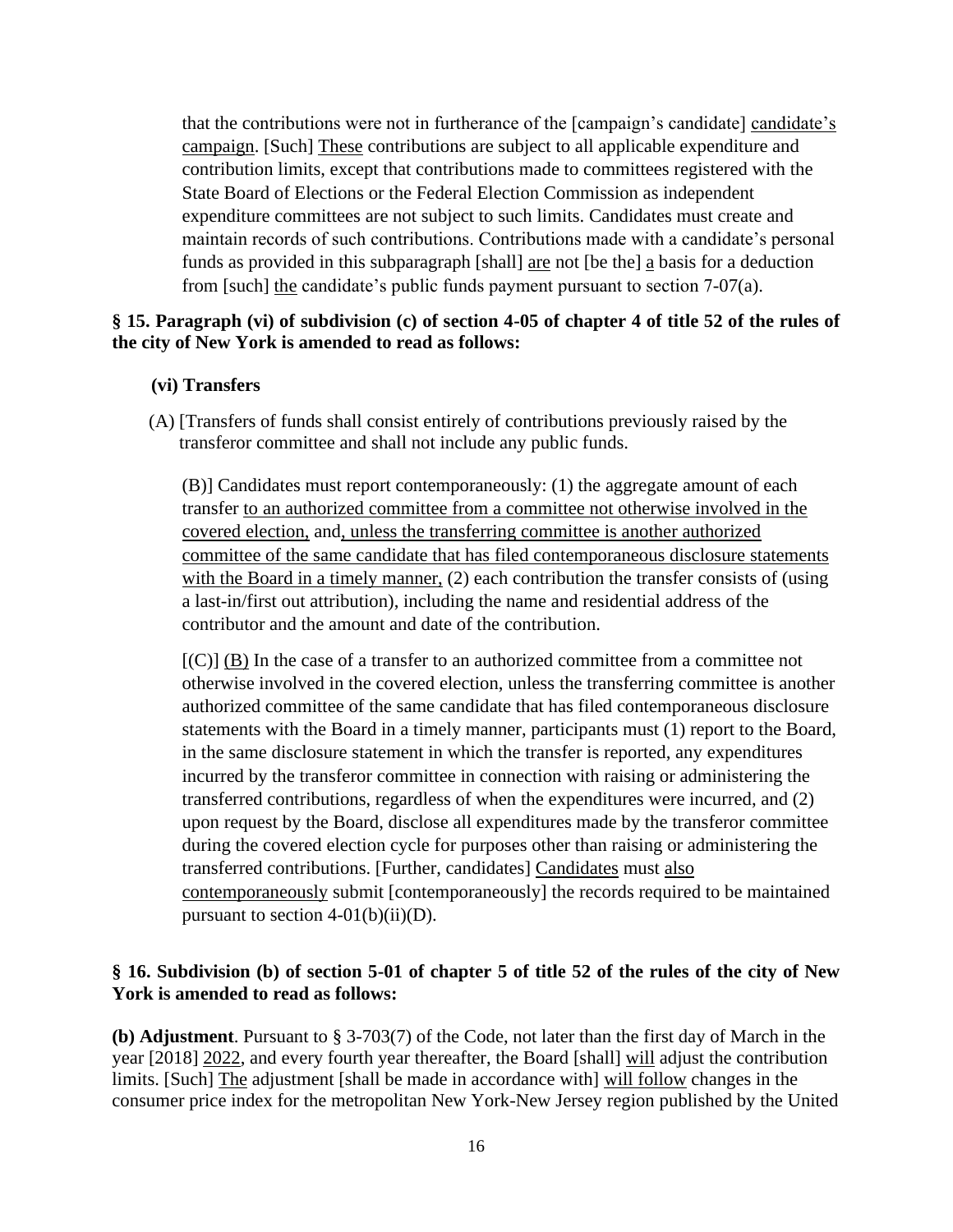States Bureau of Labor Statistics. The adjustment [shall be based on] is the difference between the average consumer price index over the 12 months preceding the calendar year of such adjustment, and either (a) the calendar year preceding the year of the last such adjustment or (b) such other calendar year as may be appropriate pursuant to any amendment to the Act.

### **§ 17. A new subdivision (c) of section 5-01 of chapter 5 of title 52 of the rules of the city of New York is added to read as follows:**

**(c) Contributions received prior to January 12, 2019**. For candidates in covered elections held before the year 2022 who choose Option A, as defined in § 3-720(e)(1) of the Code, the contribution limits as stated in § 3-703(1)(f) of the Code will apply to all contributions received during the 2021 election cycle, regardless of when they are received. Such candidates shall refund the portion of any contribution that exceeds the limits, as provided in section 5-07 of this chapter, even if the contribution was received before January 12, 2019. Failure to timely issue required refunds will be considered a violation of the Act and these rules.

### **§ 18. Subdivisions (z), (aa), (bb), and (cc) of section 5-05 of chapter 5 of title 52 of the rules of the city of New York are amended to read as follows:**

**(z) [Contributions for a runoff election**. Contributions solicited for, or required to be deposited into an account established for, a runoff election, as provided in section 16-06.

**(aa)] Withdrawn matching claims**. Contributions for which a matching claim was previously withdrawn by the candidate.

**[(bb)] (aa) Non-matchable contributions**. Contributions that are otherwise not matchable contributions within the meaning of the Act.

**[(cc)] (bb) Additional factors**. In addition, the Board [shall] will consider the following factors in determining whether matchable contribution claims are invalid and in projecting a rate of invalid matchable contribution claims:

- (i) any information that suggests that a contribution has not been processed or reported in accordance with Program requirements;
- (ii) any other information that suggests that matchable contribution claims may be invalid; and
- (iii) [arithmetical] calculation errors in totals reported.

## **§ 19. Subdivisions (a), (b), (c), and (d) of section 5-07 of chapter 5 of title 52 of the rules of the city of New York are amended to read as follows:**

# **§ 5-07 Refunding prohibited and over-the-limit contributions**

**(a) Generally.** When a candidate knows or has reason to know that [such] the candidate has accepted a contribution or aggregate contributions from a single source in excess of the applicable contribution limit, including a contribution or contributions from a contributor having business dealings with the city, or from a source prohibited by the Act or the Charter or by state or federal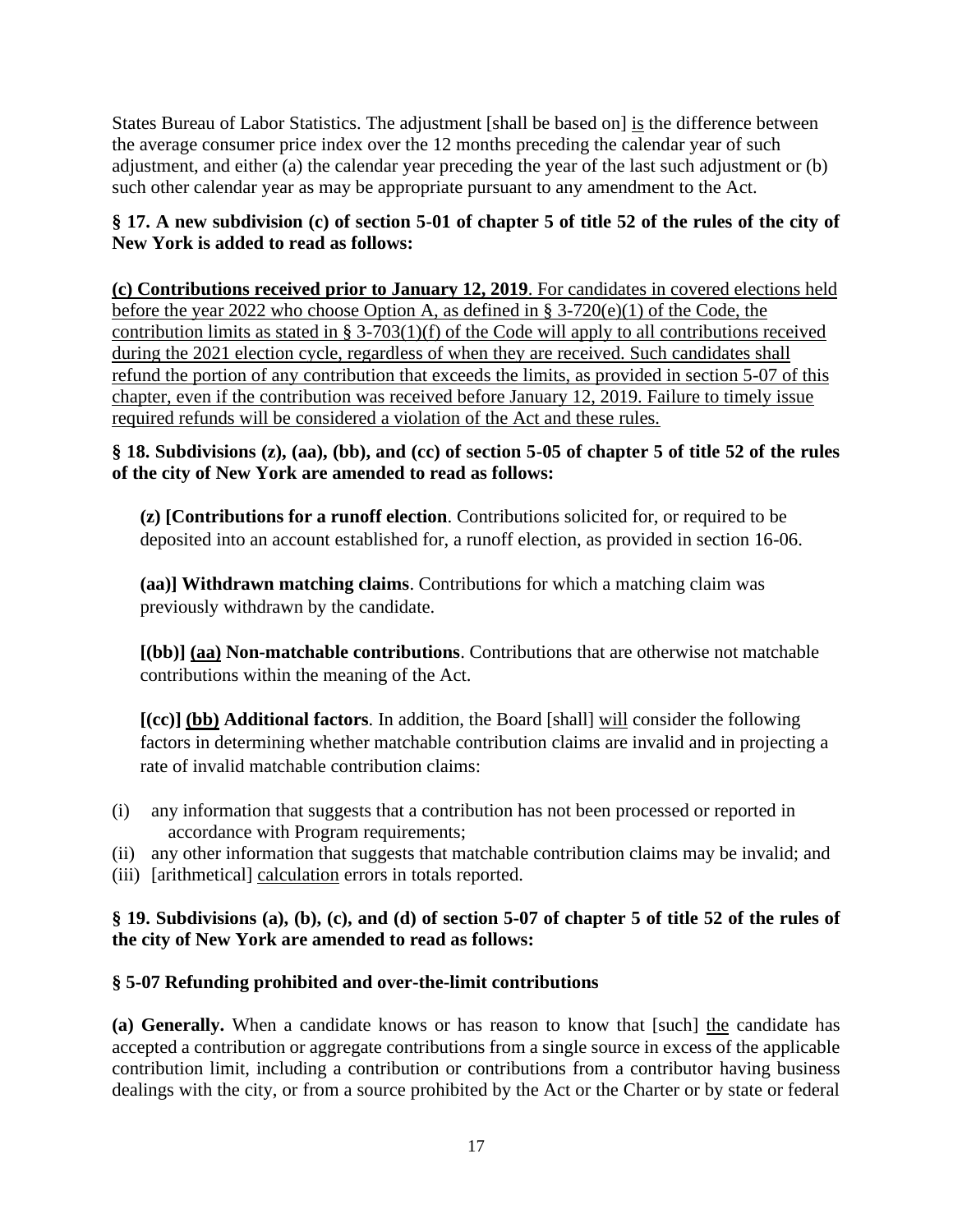law, the candidate must promptly refund the excess portion or prohibited contribution [by bank or certified check made out] to the contributor or to the Fund[; provided, however, that when]. When a candidate knows or has reason to know that [such] the candidate has accepted a nominee or anonymous contribution, the candidate must promptly disgorge the [amount of such] contribution [by bank or certified check made out] to the comptroller of the state of New York for deposit in the general treasury of the state.

#### **(b) Contribution refunds must be timely.**

(i) When a candidate knows or has reason to know that [such] the candidate has accepted a prohibited or over-the-limit contribution, the candidate must return or refund the contribution, or the over-the-limit portion [thereof], on or before the next disclosure statement filing deadline or the deadline set by the Board.

(ii) When a candidate is notified by the Board that [such] the candidate has accepted a prohibited or over-the-limit contribution, the candidate must return the contribution or the over-the-limit portion by the date specified in the notice sent by the Board.

(iii) A contribution refund is made on the date on which the funds cleared the committee account.

**(c) Contribution refunds must be documented and reported.** If a candidate issues a refund for a contribution after it has been deposited in the committee's account, the contribution and corresponding refund must be documented and reported to the Board. The documentation must demonstrate that the refund cleared the committee account and was cashed or deposited by the reported contributor.

**(d) Restrictions on return.** [After] Unless directed to do so by the Board, a candidate may not return a contribution after receiving public funds for an election[, a candidate may not return a contribution, unless directed by the Board to do so,] until any required repayments to the Fund have been made<sup>[</sup>, except if the<sup>[</sup>]. A contribution may be returned if it: (i) exceeds the contribution limit, including the limit applicable to contributors having business dealings with the city, (ii) is otherwise illegal, or (iii) is returned because of the candidate's reputational interest in light of the particular source or intermediary involved[, or (iv) was deposited in a separate account pursuant to section 16-06 for a runoff election that is not held].

### **§ 20. Paragraph (i) of subdivision (c) of section 5-08 of chapter 5 of title 52 of the rules of the city of New York is amended to read as follows:**

(i) Candidates have the burden of demonstrating that surplus funds and transfers of funds from [committees] a committee not otherwise involved in the covered election, other than another authorized committee of the same candidate that has filed contemporaneous disclosure statements with the Board in a timely manner, do not derive from:

(A) contributions in excess of the Act's contribution limits, including contributions that would exceed the Act's contribution limits when aggregated with other contributions accepted from the same source; or

(B) contributions from sources prohibited by the Act, the Charter, or state or federal law.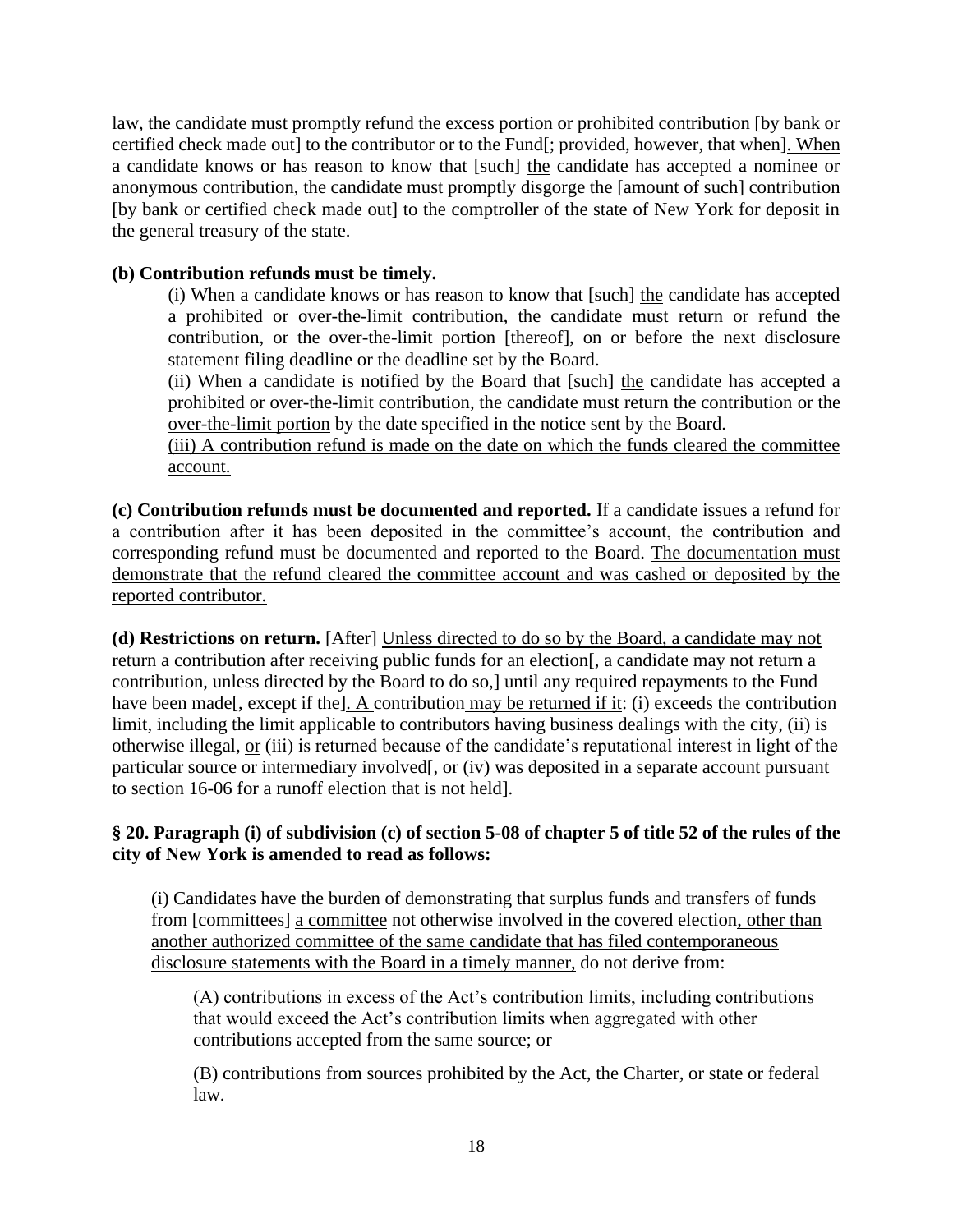#### **§ 21. Subdivision (b) of section 5-11 of chapter 5 of title 52 of the rules of the city of New York is amended to read as follows:**

**(b) Receipts may be used only [to further a candidate's nomination or] for the covered election.** A candidate may use receipts only for the covered election for which that account was established [or an associated runoff election].

#### **§ 22. Paragraph (i) of subdivision (h) of section 6-01 of chapter 6 of title 52 of the rules of the city of New York is amended to read as follows:**

(i) An expenditure is presumed to be made for the first covered election in which the [participant or non-participant is a] candidate seeks nomination or election following the day [it] that the expenditure is made, except:

#### **§ 23. Subparagraphs (F), (G), (L), (V), and (W) of paragraph (ii) of subdivision (a) of section 6-02 of chapter 6 of title 52 of the rules of the city of New York are amended, and a new subparagraph (X) is added, to read as follows:**

(F) expenditures made after the candidate has been finally disqualified or such candidate's petitions have been finally declared invalid by the Board of Elections or a court of competent jurisdiction, except that such expenditures may be made (1) as otherwise permitted pursuant to § 3-709(7) of the Code, or (2) for a different election (other than a special election to fill a vacancy) held later in the same calendar year in which the candidate seeks election for the same office, unless the candidate is seeking election exclusively as a write-in candidate in such later election;

(G) expenditures made after the only remaining opponent of the candidate has been finally disqualified or such opponent's petitions have been finally declared invalid by the Board of Elections or a court of competent jurisdiction, except that such expenditures may be made for a different election (other than a special election to fill a vacancy) held later in the same calendar year in which the candidate seeks election for the same office, unless the candidate is seeking election exclusively as a write-in candidate in such later election;

(L) expenditures to challenge [or defend] the validity of petitions of designation[,] or nomination, or of certificates of nomination, acceptance, authorization, declination, or substitution, and expenses related to the canvassing of election results;

(V) expenditures related to childcare services; [or]

(W) payments for liabilities that were not reported in the disclosure statement covering the reporting period in which the liability was incurred[.]; or

(X) expenditures in excess of \$5,000 made by a candidate in a small primary election as defined in section 7-05(a).

### **§ 24. Subdivision (e) of section 7-01 of chapter 7 of title 52 of the rules of the city of New York is amended to read as follows:**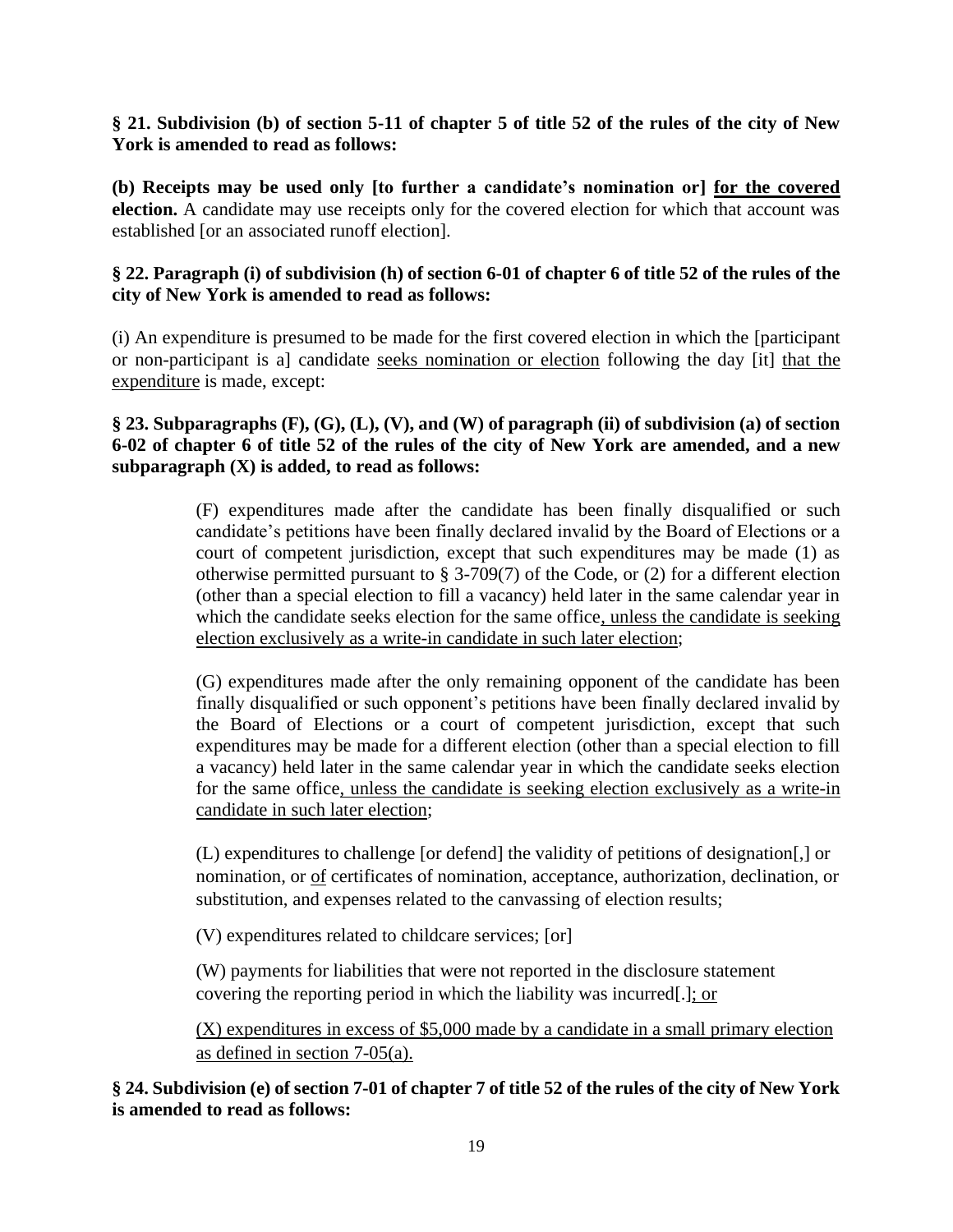**(e) Ballot disqualification; unopposed candidates.** Pursuant to §§ 3-703(1)(a) and (5) of the Code, the Board will not [make payment to] pay any candidate disqualified from the ballot by the Board of Elections or by a court, or [to] any candidate for an election in which all other candidates have been disqualified from the ballot by the Board of Elections or by a court, until such candidate or other candidate is restored to the ballot by a court [of competent jurisdiction]. A candidate who does not appear on the ballot in an election, or who appears as the only candidate on the ballot in an election, [shall] is not [be] eligible to receive public funds, notwithstanding any write-in candidates in that election, except as otherwise provided in subparagraph (ii) below, and may be required to return any public funds received. Notwithstanding § 3-704(2)(d) of the Code, such a candidate shall be ineligible to receive additional public funds for a later election held in the same calendar year unless the candidate demonstrates that they will appear on the ballot in that election.

### **§ 25. A new subdivision (g) of section 7-01 of chapter 7 of title 52 of the rules of the city of New York is added to read as follows:**

(g) Pursuant to §§ 3-703(1)(a) and (5) of the Code, public funds are not payable to a participant who has not met the legal requirements to have the participant's name on the ballot, or, for an optional early public funds payment, who has not certified that the participant intends to meet all the requirements of law to have the participant's name on the ballot and stated the specific office to which the participant is seeking nomination or election.

## **§ 26. Subdivision (a) of section 7-02 of chapter 7 of title 52 of the rules of the city of New York is amended to read as follows:**

**(a)** [**Three payment dates in the 30 days prior to an election.** The Board shall schedule at least three payment dates in the 30 days prior to a covered primary, general, or special election.] **Payment dates**

(i) The Board will schedule at least three payment dates in the 45 days before a covered primary election and at least four payment dates in the 90 days prior to a covered general election.

(ii) No public funds [shall] will be paid to candidates in a primary or general election any earlier than [four business days after the final day to file a written Certification for such] two weeks after the last day to file designating petitions for the primary election [pursuant to paragraph (c) of subdivision 1 of section 3-703 of the Code], except that optional early public funds payments may be made no earlier than December 15 in the year before the year of the election. For a candidate to receive an optional early public funds payment, the Board must determine that one of the conditions set forth in § 3-705(7)(a)(2) or (3) of the Code is satisfied, or the candidate must submit a certified signed statement attesting to the need for such public funds and demonstrating that at least one of the conditions set forth in § 3-  $705(7)(a)(1)$  of the Code is satisfied. The statement must be accompanied by supporting documentation and must be submitted to the Board at least 15 business days before the optional early public funds payment is scheduled to be made.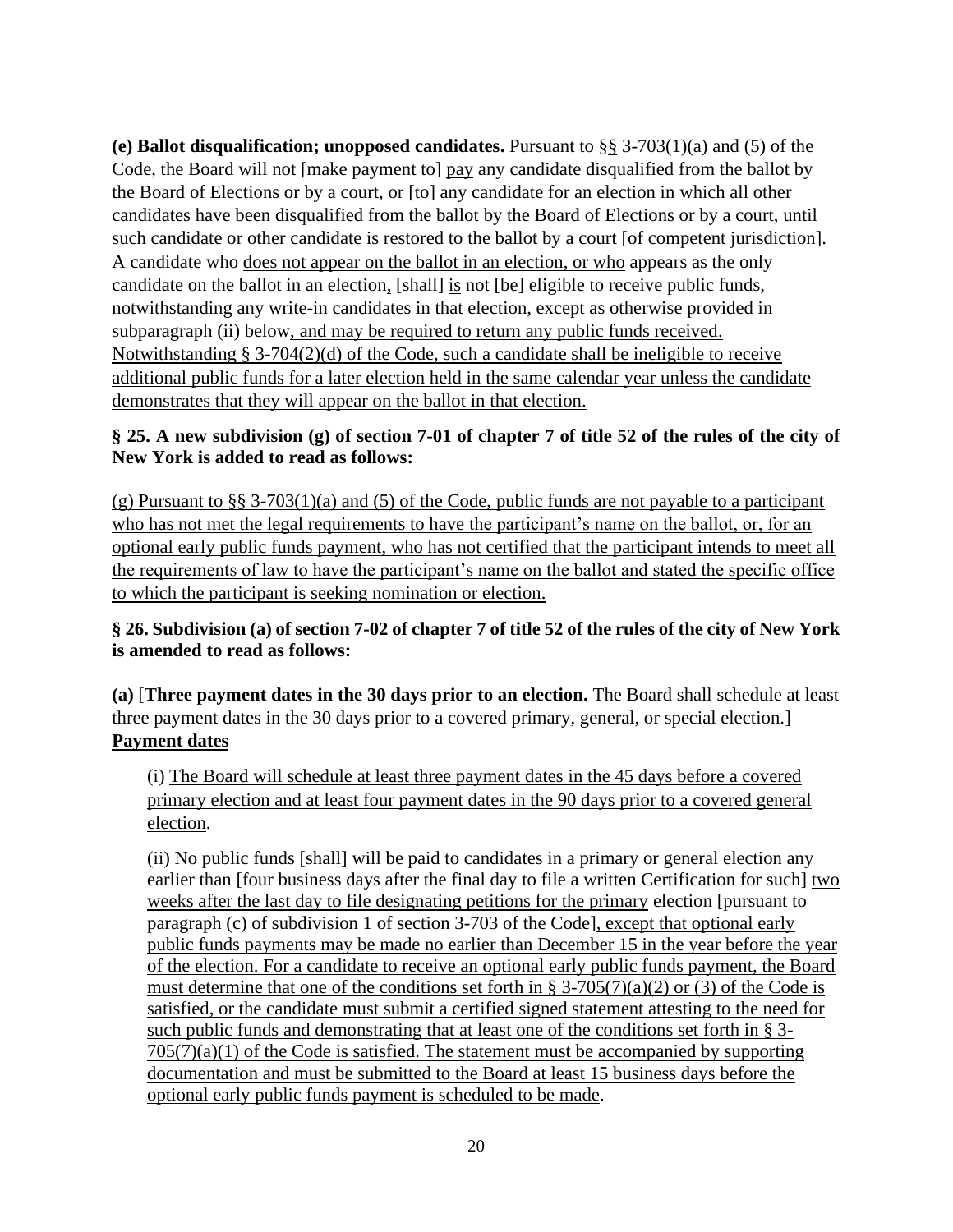$[(ii)$  Pursuant to §§ 3-703(1)(a) and (5) of the Code, public funds are not payable to a participant who has not met the legal requirements to have such participant's name on the ballot, who is unopposed, or, for the optional early public funds payment, who has not certified that such participant intends to meet all the requirements of law to have such participant's name on the ballot and stated the specific office to which such participant is seeking nomination or election.]

### **§ 27. Subdivision (c) of section 7-02 of chapter 7 of title 52 of the rules of the city of New York is amended to read as follows:**

### **(c) Preliminary review of matching claims[.]**

**[**Prior to] (i) Before making a pre-election payment determination, the Board may issue a report to the candidate indicating any matching claims determined to be invalid based on preliminary review of each disclosure statement and of the matchable contribution claims reported [therein]. The candidate may respond to [such] the report by providing information or documentation demonstrating that any [such] of the matching claims should be considered valid. Failure by the candidate to respond to such report by the deadline set by the Board may [result in a] delay [in] payment of public matching funds.

(ii) Pursuant to  $3-703(12)$ (b) of the Code, the Board will not invalidate a matching claim in a review of any disclosure statement filed after the statement in which such claim was submitted, unless the Board learns of new information relevant to the eligibility of the claim that was not available to the Board at the time of the initial review. Such new information may include: (1) information related to the candidate's eligibility to receive public funds generally, including the submission of a Certification as provided in Rule 2-02, where the submission had not been made at the time of the initial review, and (2) information related to the contribution limit applicable to the candidate, including a declaration or change of the office sought by the candidate.

### **§ 28. Subdivision (d) of section 7-02 of chapter 7 of title 52 of the rules of the city of New York is amended to read as follows:**

### **(d) [Characterization of payments as for the primary or general election.**

 (i) If a participant is on the ballot and has an opponent on the ballot in both a primary and the general elections, payments made after the primary election will be characterized initially as follows:

 (A) As a primary election payment, if the payment is made on the basis of contribution and expenditure information reported in or before the disclosure statement due 10 days after the primary election, except as otherwise provided in subparagraph (B).

 (B) As a general election payment, to the extent that any further primary election payments would exceed a maximum applicable in the primary election pursuant to the Act.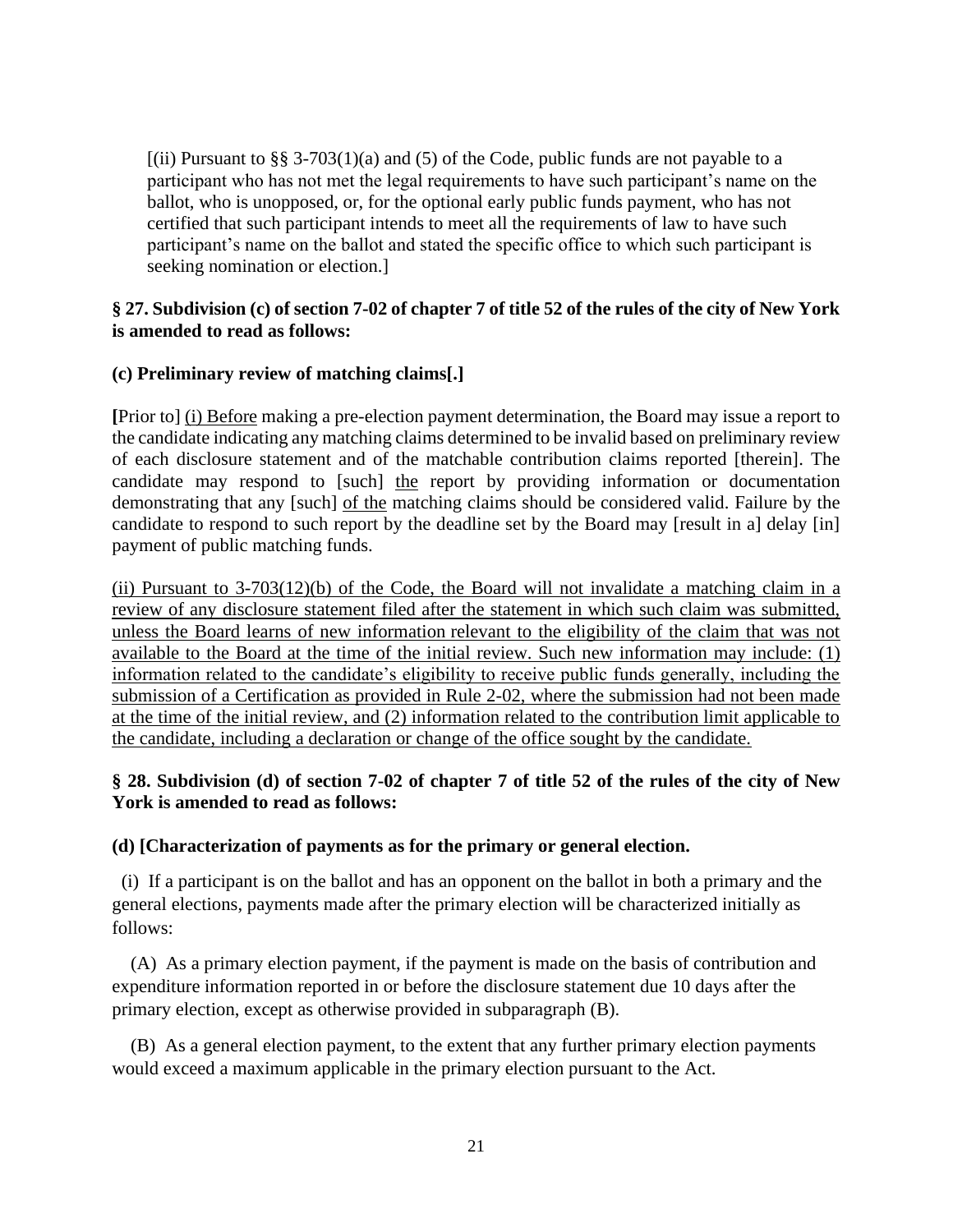(C) As a general election payment, if the payment is made on the basis of contribution and expenditure information reported in disclosure statements due later than 10 days after the primary election.

 (ii) If the Board determines that payments characterized initially as either primary or general election payments were, in fact, used for qualified campaign expenditures incurred in the other election, the payments will be recharacterized accordingly, and additional payments may be made or repayments required, if appropriate.]

No candidate shall receive more than the maximum public funds payable amount for a single election, pursuant to § 3-705(2)(b) of the Code, any earlier than the day after the day of the primary election.

## **§ 29. Subdivision (a) of section 7-04 of chapter 7 of title 52 of the rules of the city of New York is amended to read as follows:**

(a) [Pursuant to § 3-705(7)(b) of the Code, a] A candidate shall not be eligible to receive more than one quarter of the applicable maximum pursuant to  $\S 3-705(2)(b)$  of the Code unless the Board determines that one of the conditions set forth in § 3-705(7)(a)(2) or (3) of the Code is satisfied, or the candidate submits a certified signed statement attesting to and stating the reason for, such candidate's] the need for additional public funds and demonstrating that at least one of the conditions set forth in § 3-705(7)(a)(1) of the Code is satisfied. The statement [of need] must be filed with the Board no later than the due date for the applicable disclosure statements as follows, except that, if the basis for filing the statement [of need] arises after [such] the due date, and no [such] basis existed prior to such due date, then the statement [of need] shall be due by the deadline for the disclosure statement immediately preceding the next date on which a public funds payment is scheduled to be made:

- (i) Candidates in the primary election must file the statement of need no later than the due date for the 32-day pre-primary election disclosure statement.
- (ii) Candidates in the general election must file the statement of need no later than the due date for the 32-day pre-general election disclosure statement.

# **§ 30. A new subdivision (c) of section 7-05 of chapter 7 of title 52 of the rules of the city of New York is added to read as follows:**

**(c) Public funds exceeding \$5,000.** If a candidate in a small primary receives public funds payments aggregating in excess of \$5,000 for the covered election, the candidate must return the excess funds to the Board; provided, however, that the candidate may use the excess funds for a different election (other than a special election to fill a vacancy) held later in the same calendar year in which the candidate seeks election for the same office, unless the candidate is seeking election exclusively as a write-in candidate in such later election. The amount of any excess funds used for a later election will be deducted from the total amount of public funds the candidate is eligible to receive for that election.

## **§ 31. Section 7-06 of chapter 7 of title 52 of the rules of the city of New York is amended to read as follows:**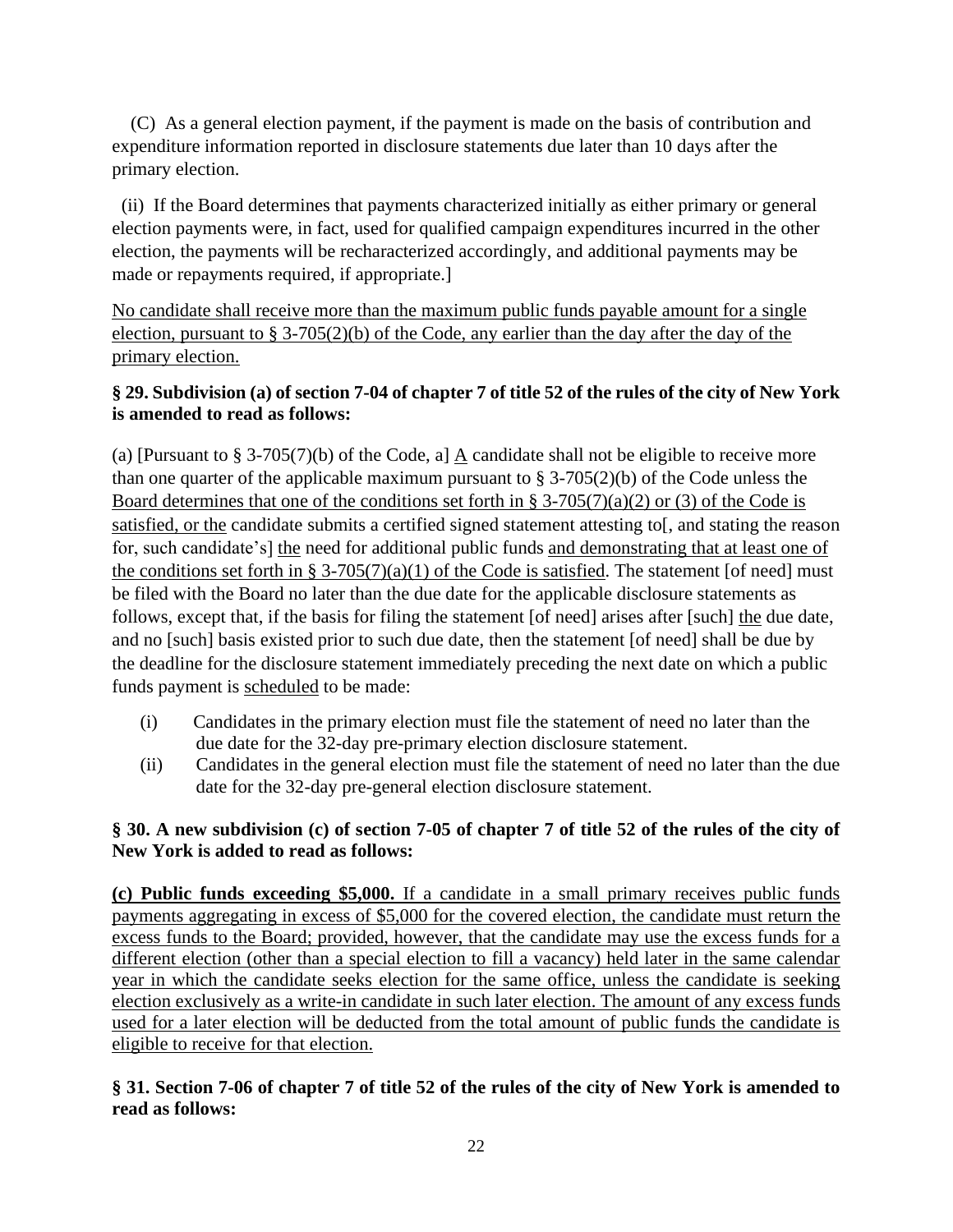**§ 7-06 Withholdings.** The Board may withhold up to 5% of the amount of public funds payable to a candidate until the final pre-election payment for any election in which the candidate is eligible to receive public funds. In addition, the Board may withhold from pre-election public funds payments: (a) a percentage equal to the projected rate of invalid matching claims; (b) an amount equal to any contributions made, received, solicited, or otherwise obtained in violation of any law, pending disgorgement of such contributions to the Fund or refund to the contributor; and [(b)] (c) up to an additional 5% if the Board determines that there is reason to believe that the candidate has failed to comply with the Act, including by failing to adequately respond to a Board request for information or documentation. [Such withholdings] Withholdings shall be subject to post-election audit.

### **§ 32. Subdivisions (f), (g), and (h) of section 9-02 of chapter 9 of title 52 of the rules of the city of New York are amended, and new subdivisions (i) and (j) are added, to read as follows:**

**(f) Ballot disqualification**. Pursuant to §3-709(7) of the Code, a candidate who has been finally disqualified or whose designating or nominating petitions have been finally declared invalid by the Board of Elections or a court [of competent jurisdiction], or whose only remaining opponent has been finally disqualified or whose designating or nominating petitions have been finally declared invalid by the Board of Elections or a court, may not [thereafter] spend public funds for any purpose other than the payment of previous liabilities incurred in qualified campaign expenditures. All public funds in excess of [such] those liabilities previously incurred shall be promptly repaid to the Board[; the]. The amount to be repaid [shall] will be determined in accordance with §3-710(2)(b) of the Code and subdivision (b) of this section. A repayment made pursuant to §3-709(7) [shall] does not [preclude a determination] prevent the Board from determining that an additional repayment is required [pursuant to that or any other provision of the Act].

**(g) Ballot fraud.** Pursuant to § 3-710(3)(a) of the Code, a candidate who has been disqualified by a court [of competent jurisdiction] on the grounds that [such] the candidate committed fraudulent acts in order to obtain a place on the ballot<sup>[</sup>, if such decision is not reversed,] must pay to the Board an amount equal to the total public funds paid to the candidate. Repayments pursuant to this subdivision must be made promptly upon the court's determination of disqualification. No repayment is required if the decision is reversed.

**(h) Failure to actively campaign.** Pursuant to § 3-710(3)(b) of the Code, a candidate who fails to actively campaign for a covered office may be required to repay an amount equal to the total public funds received.

**(i) Ceasing to campaign.** Pursuant to § 3-710(3)(c) of the Code, a candidate who ceases to actively campaign for a covered office may be required to repay an amount equivalent to the amount of public funds paid to the candidate that were not spent on qualified expenditures. Only expenditures incurred prior to the date on which the candidate ceased actively campaigning may be considered qualified expenditures.

**(j) Other reasons for repayment.** The Board may require a candidate to repay public funds because: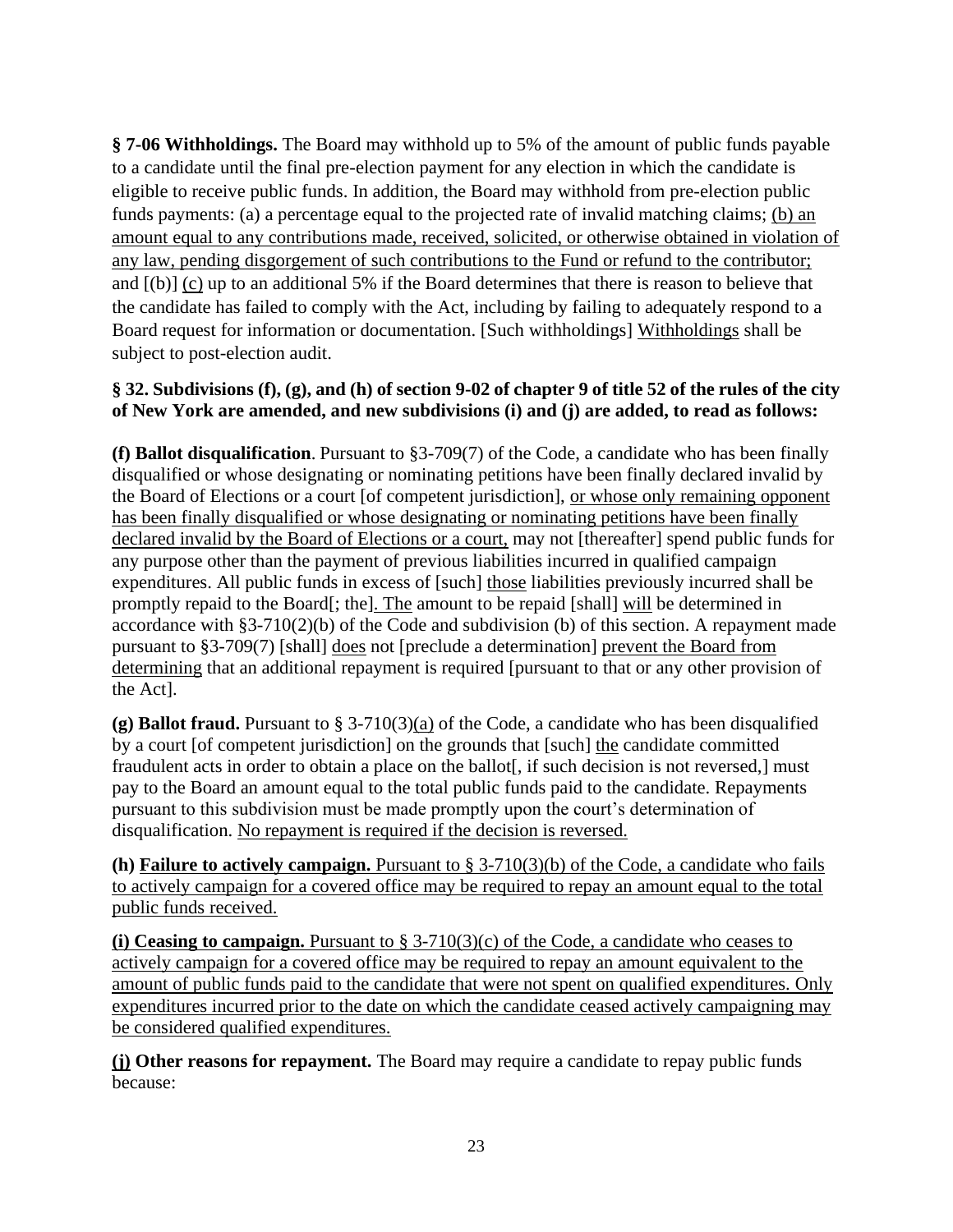(i) the candidate failed to maintain copies of checks or contribution cards that document matchable contributions;

(ii) the public funds paid were based on contributions that were returned or contribution checks that have not been paid;

(iii) the candidate has failed to demonstrate eligibility for the public funds paid  $[and/or]$  or compliance with Program requirements, including the requirements to appear on the ballot and to be opposed by at least one other candidate on the ballot; or

(iv) a determination pursuant to §§ 3-705(6) or (7) of the Code is reversed following reconsideration pursuant to Rule 7-10(b)(vii).

### **§ 33. Paragraph (viii) of subdivision (a) of section 13-02 of chapter 13 of title 52 of the rules of the city of New York is amended to read as follows:**

(viii) the date and amount of each donation returned to a donor, the account from which the funds used to make the return originated, and, if applicable, the number of the [bank or certified] check used to issue the return of funds;

### **§ 34. The definition of the term "electioneering communication" in section 14-01 of chapter 14 of title 52 of the rules of the city of New York is amended to read as follows:**

**"Electioneering communication"** means a communication that: (1) is disseminated by radio, television, cable, or satellite broadcast, is a paid advertisement [such as in a periodical or on a billboard], or is a mass mailing; (2) is disseminated within [30] 60 days of a covered primary, general, or special election[, or within 60 days of a covered general election]; and (3) refers to one or more clearly identified ballot proposals or candidates for a covered election. Electioneering communication [shall] does not include a [campaign-related] candidate-related communication made by an organization operating and remaining in good standing under § 501(c)(3) of the Internal Revenue Code of 1986.

#### **§ 35. Paragraph (i) of subdivision (a) of section 14-03 of chapter 14 of title 52 of the rules of the city of New York is amended to read as follows:**

(i) Disclosure statements are due on January 15, March 15, [May 15, and] July 15, and the fourth Friday in August of the election year.

### **§ 36. Paragraph (iii) of subdivision (a) of section 14-03 of chapter 14 of title 52 of the rules of the city of New York is amended to read as follows:**

(iii) During the 14 days before a primary or general election, [or a related runoff election,] an independent spender must submit a disclosure statement to the Board within 24 hours of distributing any reportable communication, making any reportable expenditure, or receiving any reportable contribution.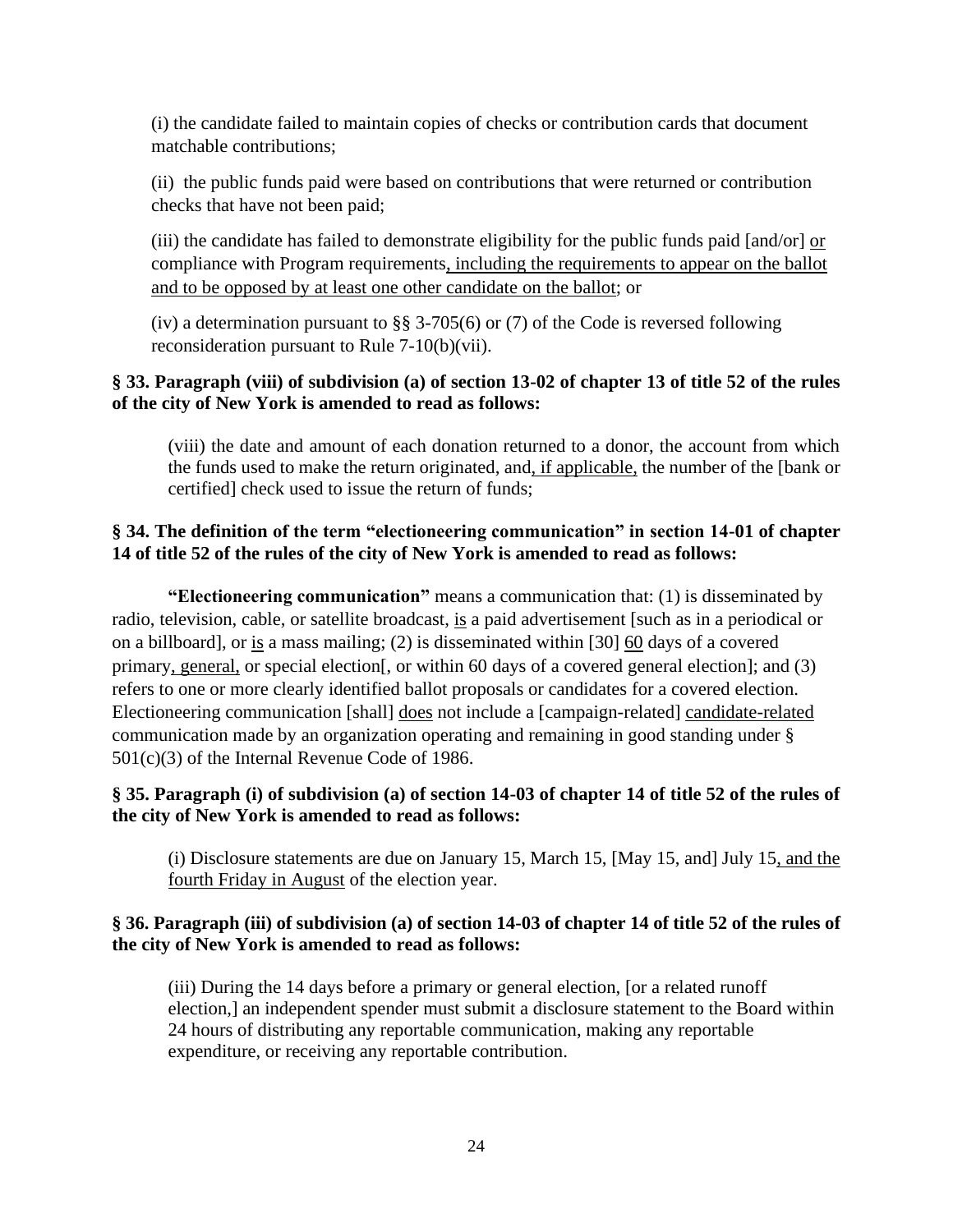#### **§ 37. Section 14-09 of chapter 14 of title 52 of the rules of the city of New York is amended to read as follows:**

**§ 14-09 Other provisions concerning independent expenditures.** *See* sections 15-06 (Special elections); [16-07 (Runoff elections);] 10-03 (Enforcement); Chapter 12 (Complaints).

### **§ 38. Clause (1) of subparagraph (B) of paragraph (iii) of subdivision (d) of section 15-02 of chapter 15 of title 52 of the rules of the city of New York is amended to read as follows:**

(1) for candidates in a special election who proceed to raise or spend funds for the following primary or general election, the 27 day post-election disclosure statement described in paragraph [(iv) shall be] (v) is the last statement required for the special election[; provided, however, that if there is a runoff special election, the semi-annual disclosure statement described in paragraph (iv) shall be the last disclosure statement required for all candidates in the special election who continue to raise or spend funds for the following primary or general election, regardless of whether they were candidates in the runoff special election]; and

### **§ 39. Paragraph (v) of subdivision (d) of section 15-02 of chapter 15 of title 52 of the rules of the city of New York is amended to read as follows:**

**(v) [Post-runoff special election] Post-election disclosure statements.** [For runoff special election candidates, post-election] Post-election disclosure statements must be filed 27 days after the special election and on the first January 15 or July 15 following the election. [Candidates in the special election must file both post-runoff special election disclosure statements, regardless of whether they were on the ballot for the runoff special election.]

### **§ 40. Paragraph (viii) of subdivision (d) of section 15-02 of chapter 15 of title 52 of the rules of the city of New York is amended to read as follows:**

**(viii) Special election due dates for compliance with** § **12-110 of the Code***.* [If the deadline for filing financial disclosure reports with the conflicts of interest board pursuant to § 12-110(b)(2) of the Code is before the due date for the first disclosure statement required to be filed with the Board pursuant to section 15-02(d)(ii), the] The candidate's compliance with the requirements in § 12-110 of the Code shall be considered timely demonstrated to the Board if the Board receives confirmation of the candidate's compliance on or prior to the [disclosure statement] due date for the first disclosure statement required to be filed with the Board pursuant to section 15-02(d)(ii). [If the deadline for filing financial disclosure reports with the conflicts of interest board pursuant to § 12-110(b)(2) of the Code is on or after the due date for the first disclosure statement required to be filed with the Board pursuant to section 15-02(d)(ii), the candidate's compliance with the requirements in § 12-110 of the Code shall be considered timely demonstrated to the Board if the Board receives confirmation of the candidate's compliance no later than one business day after the last day for filing disclosure reports with the conflicts of interest board.]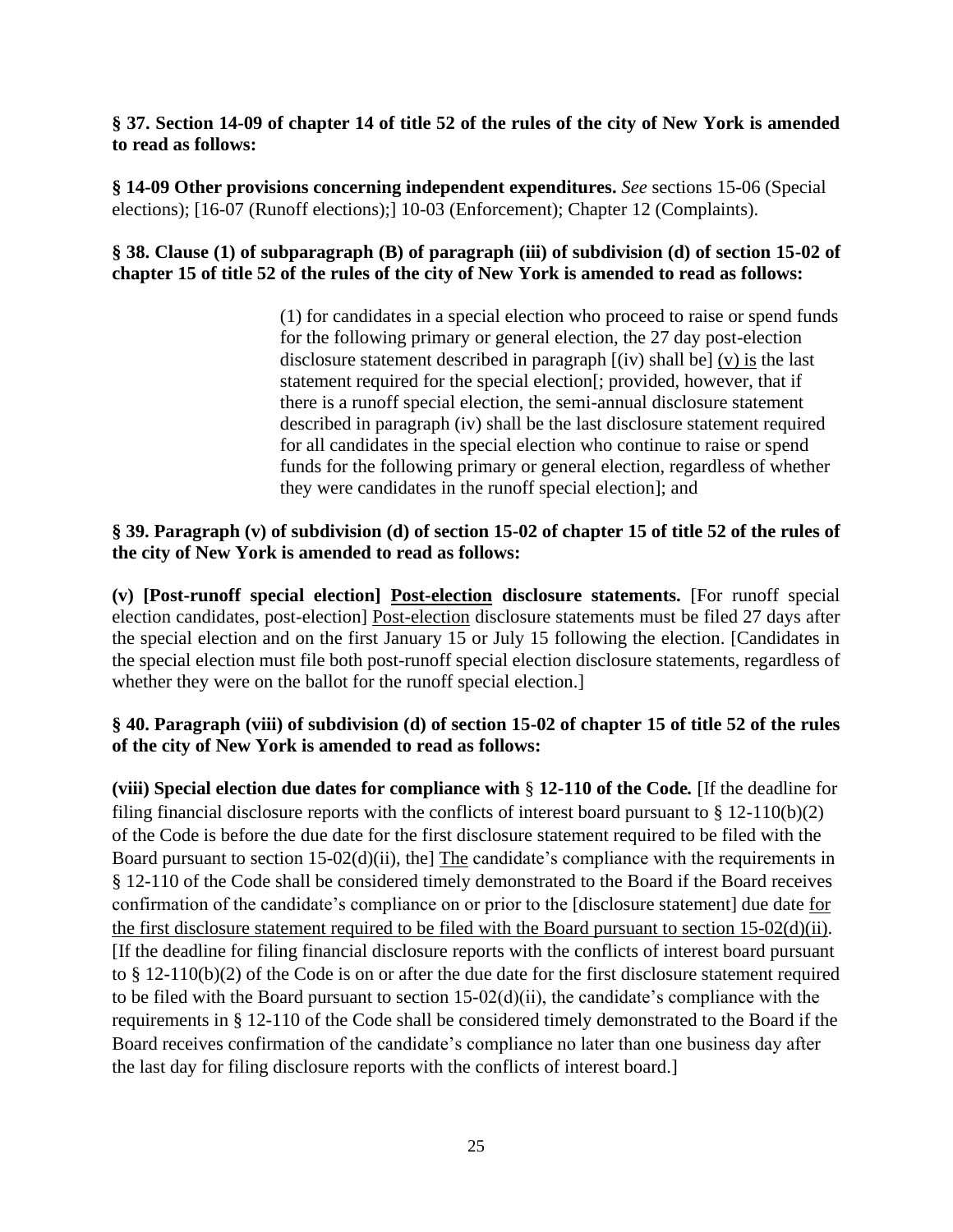### **§ 41. Paragraph (ii) of subdivision (e) of section 15-03 of chapter 15 of title 52 of the rules of the city of New York is amended, and a new paragraph (iii) is added, to read as follows:**

(ii) Expenditures incurred outside of the calendar year in which the special election is held are presumed not to be qualified, unless the proclamation and the special election occur in different calendar years.

(iii) It is presumed that the following bills for goods and services are not qualified campaign expenditures:

(A) bills for a special election that are first reported in a disclosure statement submitted later than the first post-election disclosure statement applicable to that special election; and

(B) bills first reported in an amendment to a disclosure statement that is made after the special election.

### **§ 42. Subdivision (e) of section 15-04 of chapter 15 of title 52 of the rules of the city of New York is amended to read as follows:**

**(e) Public funds.** To receive public matching funds, candidates in a special election must meet the same threshold and eligibility requirements as candidates in a primary or general election; provided, however, that the threshold dollar amount of summed matchable contributions shall be halved in a special election for mayor, public advocate, or comptroller. A candidate in a special election shall respond to an invalid matching claims report no later than the deadline set by the Board. The Board shall schedule at least three payment dates in the 30 days prior to a special election.

### **§ 43. Chapter 16 of title 52 of the rules of the city of New York is REPEALED.**

### **§ 44. Chapter 17 of title 52 of the rules of the city of New York is amended to read as follows:**

### **Chapter [17] 16: Voter Education and Engagement**

### **§ [17-01] 16-01 Definitions**

Except as otherwise provided, the definitions set forth in section 1-02 apply in this chapter. In addition[, the following terms mean]:

"**Ballot proposal**" means any proposition, referendum, or other question submitted to New York City voters pursuant to the Charter, the New York Municipal Home Rule Law, or any other law.

"**Candidate print statement**" means the document filed by a candidate containing biographical and other information requested by the Board, and a photograph of the candidate, for inclusion in the printed or online primary or general election Voter Guide.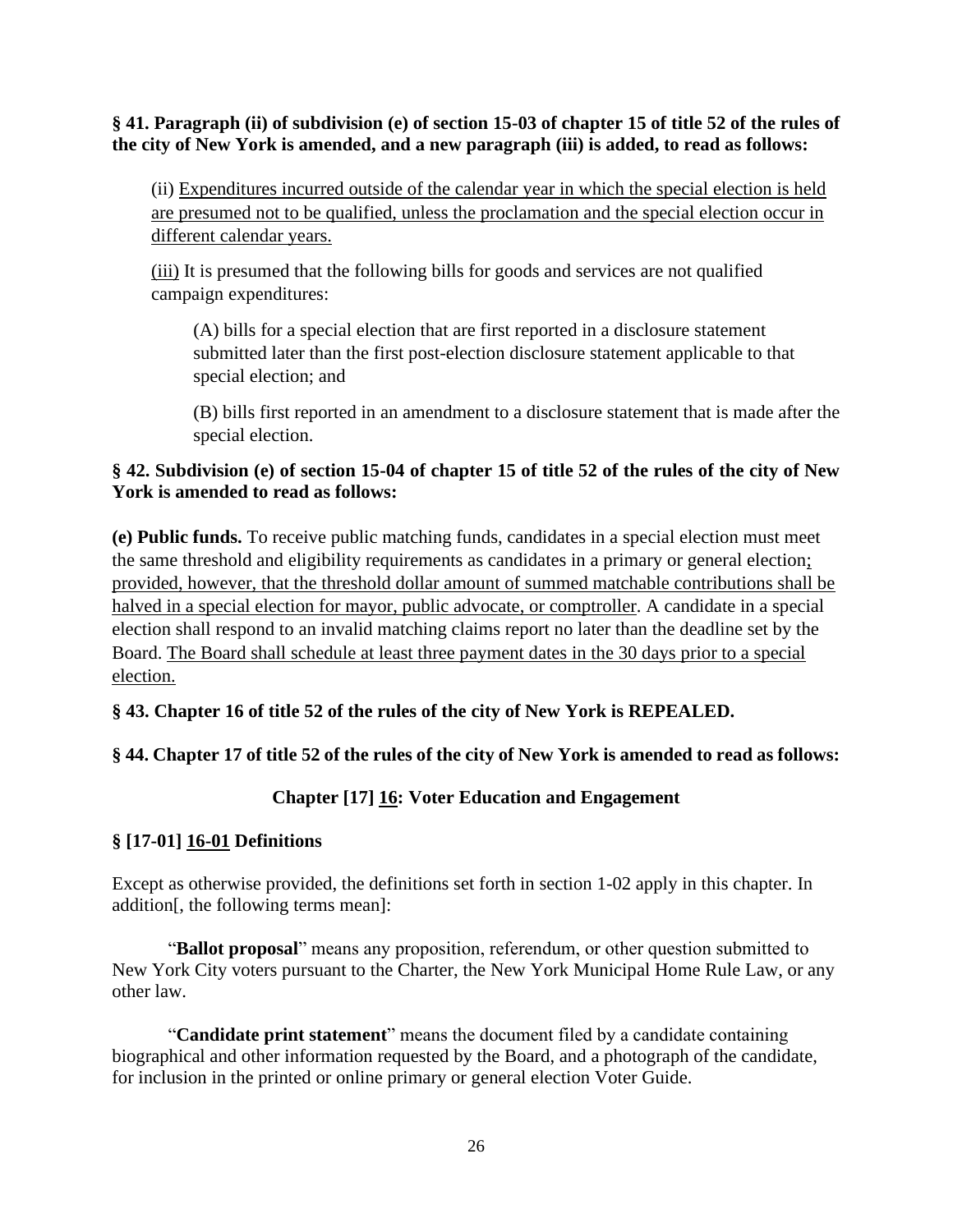"**Candidate video statement**" means a video-recorded statement by the candidate for inclusion in the video and online [edition(s)] edition of the primary or general election Voter Guide.

"**Election**" means any primary or general election for the office of mayor, public advocate, comptroller, borough president, or Council member, or a general election in which a ballot proposal is on the ballot, and does not include any special election held to fill a vacancy, [runoff primary election, runoff special election,] or election held pursuant to court order.

"**Registered candidate**" means an individual who has registered or filed a Certification with the Board pursuant to section 2-01 or 2-02 and § 3-703 of the Code.

## **§ [17-02] 16-02 Contents of the Voter Guide**

**(a) Generally**. In addition to any information that the Board determines to be useful for promoting public awareness of the voting process, city government, and the candidates and ballot proposals in an election, the printed and online Voter Guides for an election [shall] will contain: (1) the date of the election; (2) the hours during which the polls will be open; (3) an explanation of the voter registration process, including deadlines to register for both the primary and general elections; (4) an explanation of how to obtain and cast or mark an absentee ballot; (5) an explanation of how to cast a vote, including write-in votes; (6) information about the boundaries of City Council districts to aid voters in determining their appropriate district; and (7) tables of contents, graphics, and other materials which the Board determines will make the Voter Guide easier to understand or more useful for the average voter.

### **(b) Candidate statements**

### **(i) Candidate print statements**

(A) Candidate print statements contain the following biographical information:

(1) the name of the candidate;

(2) the political party, if any, in which the candidate is enrolled, and for which party lines the candidate's name will appear on the ballot;

(3) the previous and current public offices held by the candidate;

- (4) the current occupation and employer of the candidate;
- (5) prior employment and positions held by the candidate;
- (6) the experience the candidate has had in public service;

(7) the educational background of the candidate;

(8) a list of the candidate's major organizational affiliations;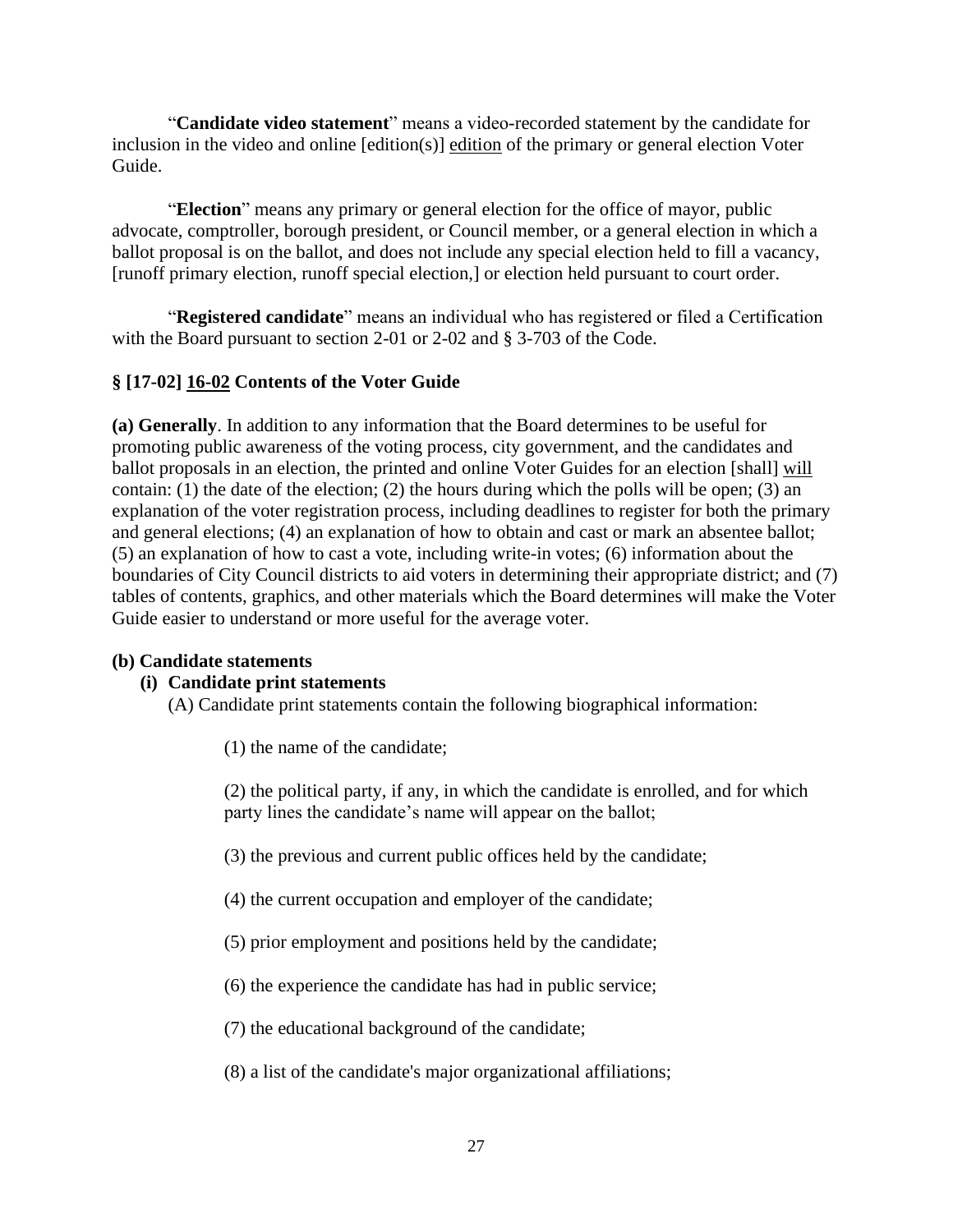(9) information about the candidate's principles, platform, or views, in a form prescribed by the Board; and

(10) such other information as may be determined by the Board and requested of the candidate.

(B) The candidate print statement must be submitted in English.

(C) The photograph of the candidate submitted as part of a candidate print statement must:

(1) be a recent photograph;

(2) have a plain background;

(3) show only the face or the head, neck, and shoulders of the candidate;

(4) not include the hands or anything held in the hands of the candidate;

(5) not show the candidate wearing any distinctive uniform, including [but not limited to] a judicial robe, or a military, police, or fraternal uniform; and

(6) comply with the size and resolution requirements as determined by the Board.

(D) Candidate print statements may not:

(1) refer to any opposing candidate by name;

(2) contain profanity or statements that are patently offensive, obscene, libelous, or defamatory;

(3) assert facts that the candidate knows or should know to be false; or

(4) violate any city, state, or federal law, including regulations of the New York State Public Service Commission.

(E) A candidate print statement that violates any of the requirements outlined in this chapter, as determined by the Board at its sole discretion, [shall] will not be included in the Voter Guide.

#### **(F) Timing of submission.**

(1) In the election year, all registered candidates considering filing designating petitions must submit their complete and final print statements in accordance with a deadline set by the Board.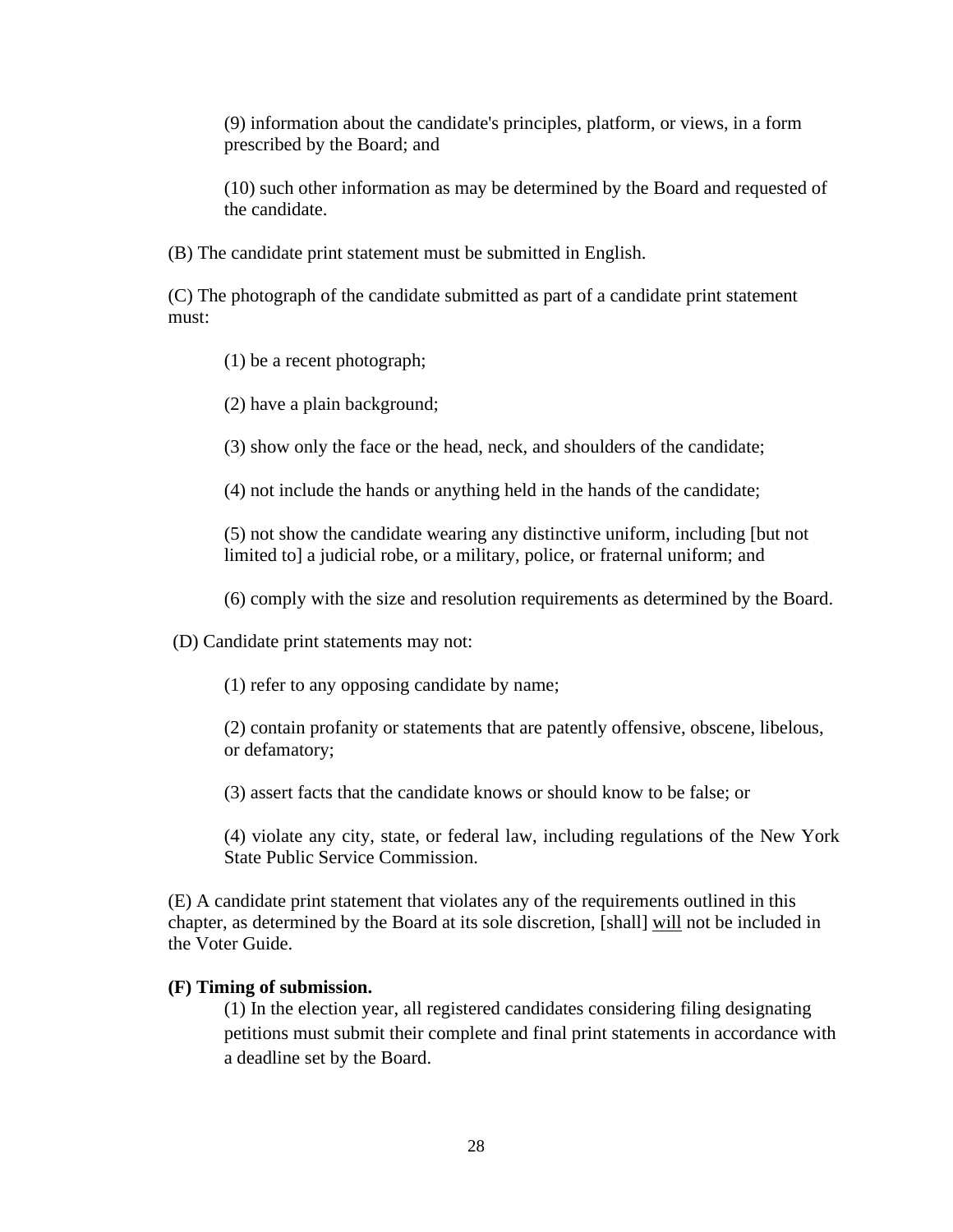(2) A candidate not named in a filed designating petition who anticipates filing an independent nominating petition for the general election must submit a candidate print statement on or before the "independent candidates" submission deadline set by the Board.

[(3) Complete and final print statements for the general election Voter Guide must be submitted prior to the publication of the primary election Voter Guide.]

#### **(ii) Candidate video statements.**

(A) Candidate video statements must contain information regarding the candidate's platform and candidacy, and may contain such other information as the candidate may choose[; provided, however], except that the candidate may not:

(1) refer to any opposing candidate by name;

(2) use profanity, or statements, gestures, or materials that are patently offensive, obscene, or pornographic;

(3) make statements that are slanderous, or defamatory, or assert facts that the candidate knows or should know to be false;

(4) engage in any commercial programming or advertising;

(5) display any literature, graphs, or props; or

(6) violate any city, state, or federal law, including regulations of the New York State Public Service Commission and the Federal Communications Commission.

(B) Candidates recording video statements may dress as they choose and are responsible for their own clothing, make-up and hairdressing[; provided, however], except that when recording a video statement, candidates may not:

(1) [engage in]  $be [full] fully or [partial multiply] partially nude;$ </u>

(2) wear any distinctive uniform, including [but not limited to] a judicial robe, or a military, police, or fraternal uniform; or

(3) violate any city, state or federal law, including regulations of the New York State Public Service Commission and the Federal Communications Commission.

(C) To ensure that candidate scripts meet the requirements of this section, candidate video statement scripts must be submitted for Board approval [in advance of] before the candidate's scheduled recording session, and on or before the script submission deadline set by the Board. Candidates must follow their approved video statement script during the recording. Recorded statements [shall] will not be edited by the Board or any entity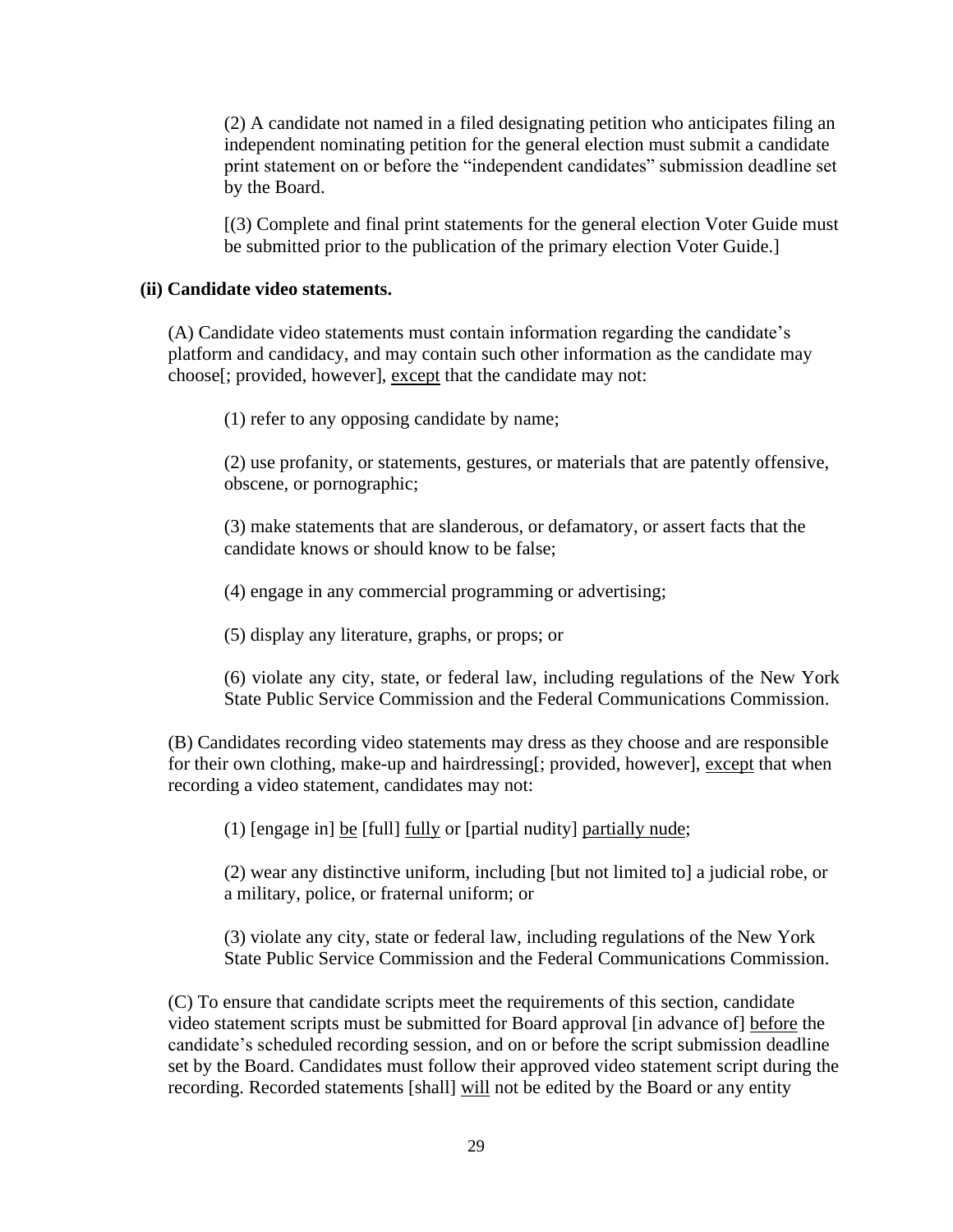participating in the production of the video edition of the Voter Guide, except that candidate identification and other election information may be displayed.

(D) Only the candidate may appear on camera, and only the candidate may record a candidate video statement.

(E) Candidates [shall be allowed to] may sit or stand while recording statements. Reasonable accommodations for candidates with special needs [shall] will be made.

(F) Video statements shall be recorded in English. Candidates may record a portion of their video statements in a language other than English[; provided, however, that] if the script submitted for Board approval contains both the English and non-English text[,] and an English translation of all non-English text. No additional time will be allotted for statements recorded in multiple languages.

(G) Candidate video statements that violate any of the requirements outlined in this chapter [shall] will not be included in the Voter Guide.

**(H) Timing of candidate video statement recordings**. In the election year, the recording schedule for candidates' video statements [shall] will be [provided] given to registered candidates in advance. Appointments for candidate video statement recordings [shall] will be [made at a time within] during the [prescribed] production schedule. A candidate who fails to appear at the scheduled time [shall be deemed to have waived] waives participation in the video edition of the Voter Guide.

#### **(iii) Inclusion of candidate statements in Voter Guide editions.**

**(A) Primary election edition.** [Candidate] Only registered candidates who have met the requirements of this chapter and who are on the ballot in a contested primary will have their candidate print and video statements [shall be] included in primary election editions of the Voter Guide[ only for registered candidates who have met the requirements set forth in this chapter and are on the ballot in a contested primary. In the case of]. Candidates anticipated to appear on the ballot in a contested primary on the date that the primary election print edition goes to press, based on the Board's assessment of information available from the Board of Elections, will have their print statements included in printed editions of the Voter Guide[, print statements of candidates anticipated to appear on the ballot in a contested primary on the date that the primary election print edition goes to press shall be included, based on the Board's assessment of information available from the Board of Elections].

**(B) General election edition.** [Candidate] Only registered candidates who have met the requirements of this chapter and who are on the general election ballot will have their candidate print and video statements [shall be] included in general election editions of the Voter Guide [only for registered candidates who have met the requirements set forth in this chapter and are on the general election ballot]. Candidates who are seeking nomination or election exclusively as write-in candidates [shall] will not be included in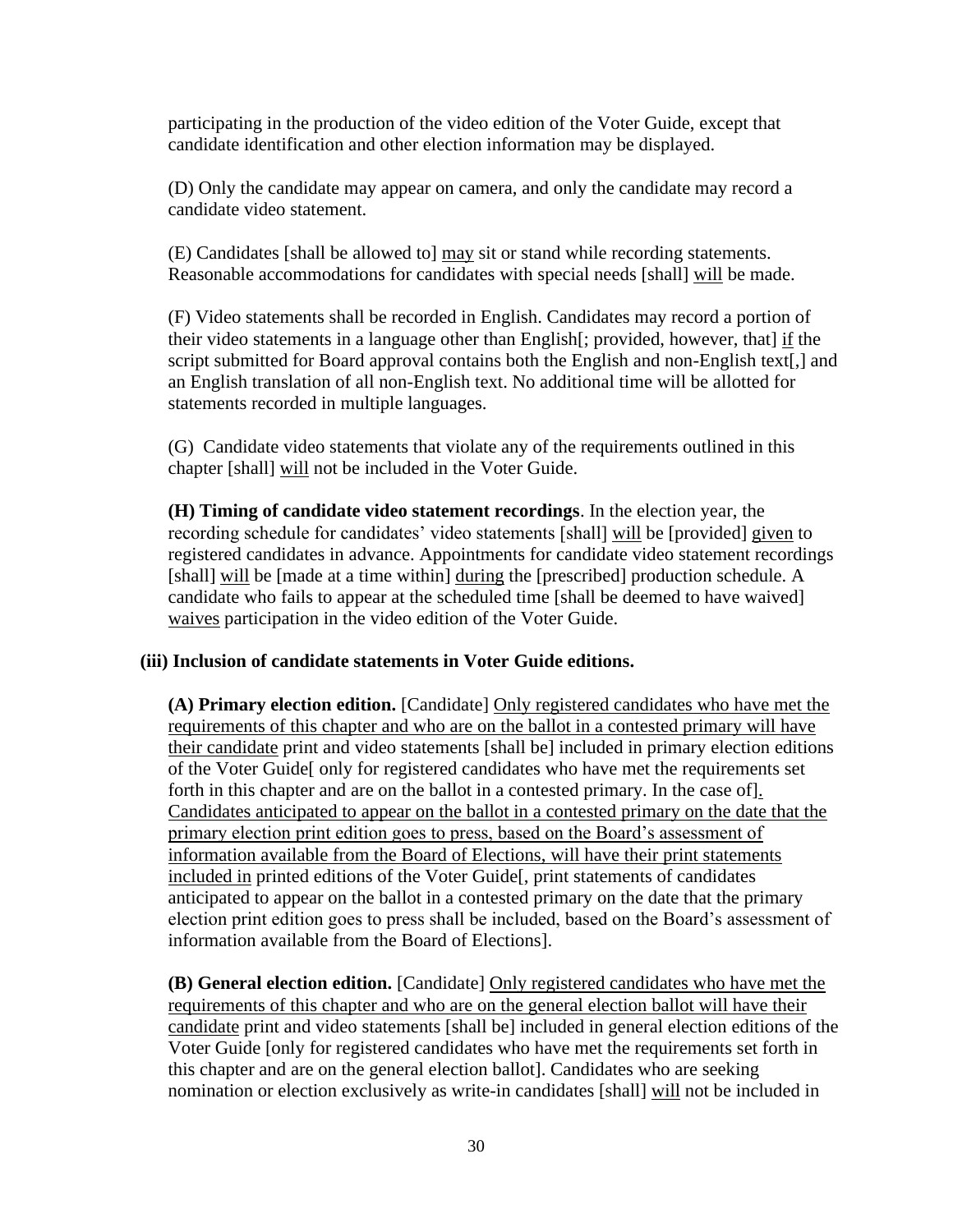the Voter Guide. Candidates anticipated to appear on the general election ballot on the date that the general election print edition goes to press, based on the Board's assessment of information available from the Board of Elections, will have their print statements included in [In the case of] printed editions of the Voter Guide[, print statements of candidates anticipated to appear on the general election ballot on the date that the general election print edition goes to press shall be included, based on the Board's assessment of information available from the Board of Elections]. Candidates running unopposed in the general election [shall] will be included in general election editions of the Voter Guide, except where the only election being covered is uncontested, in which case the Board [shall] will not produce or distribute print or video editions of the Voter Guide, but [shall] will produce an online Voter Guide.

(C) If a candidate in the general election was included in the primary election Voter Guide, then that candidate's primary election Voter Guide statement [shall] will be included in the general election Voter Guide, unless the candidate submits a general election Voter Guide statement on or before the deadline set by the Board. [No modifications or additions to the original statement shall be accepted.]

(D) Candidates' print statements [shall] will be included in the primary and general election online editions [in accordance with] following the requirements [set forth] in paragraphs (i), (ii), and (iii).

(E) The Board [shall] will not accept a candidate print or video statement unless it is submitted in [a manner provided] the form required by the Board, [includes] including any signatures or notarizations [as may be required by the Board], and unless the candidate has verified that the contents of the submission are true to the best of [such] the candidate's knowledge. The Board may[, at its discretion,] reject any portion of a [candidate] candidate's print or video statement<sup>[</sup>, or portions thereof<sub>,</sub>] that it decides [it] deems to contain matter that] is obscene, libelous, slanderous, defamatory, or otherwise in violation of these rules.

(iv) Candidate statements must not exceed the length and space limitations provided by the Board. The Board may[, at its discretion,] require that candidate print statements follow a consistent format, and may edit statements to [achieve uniformity of] make them similar in presentation[, conformance with] and length [and space limitations,] and [consistency] consistent with existing law. Candidate video statements that exceed their allotted statement time, as determined by the Board, [shall] will be cut off at the time limit.

(v) A candidate print statement or video script is a written instrument which[, when filed,] becomes part of the Board's records when filed. A candidate may not include any false information in the [such candidate's] print statement or video script. The candidate must verify that [such candidate's] the print statement and video script are true, to the best of [such] the candidate's knowledge. [Knowingly filing a written instrument that contains a false statement or false information is a Class A misdemeanor under New York State Penal Law § 175.30.]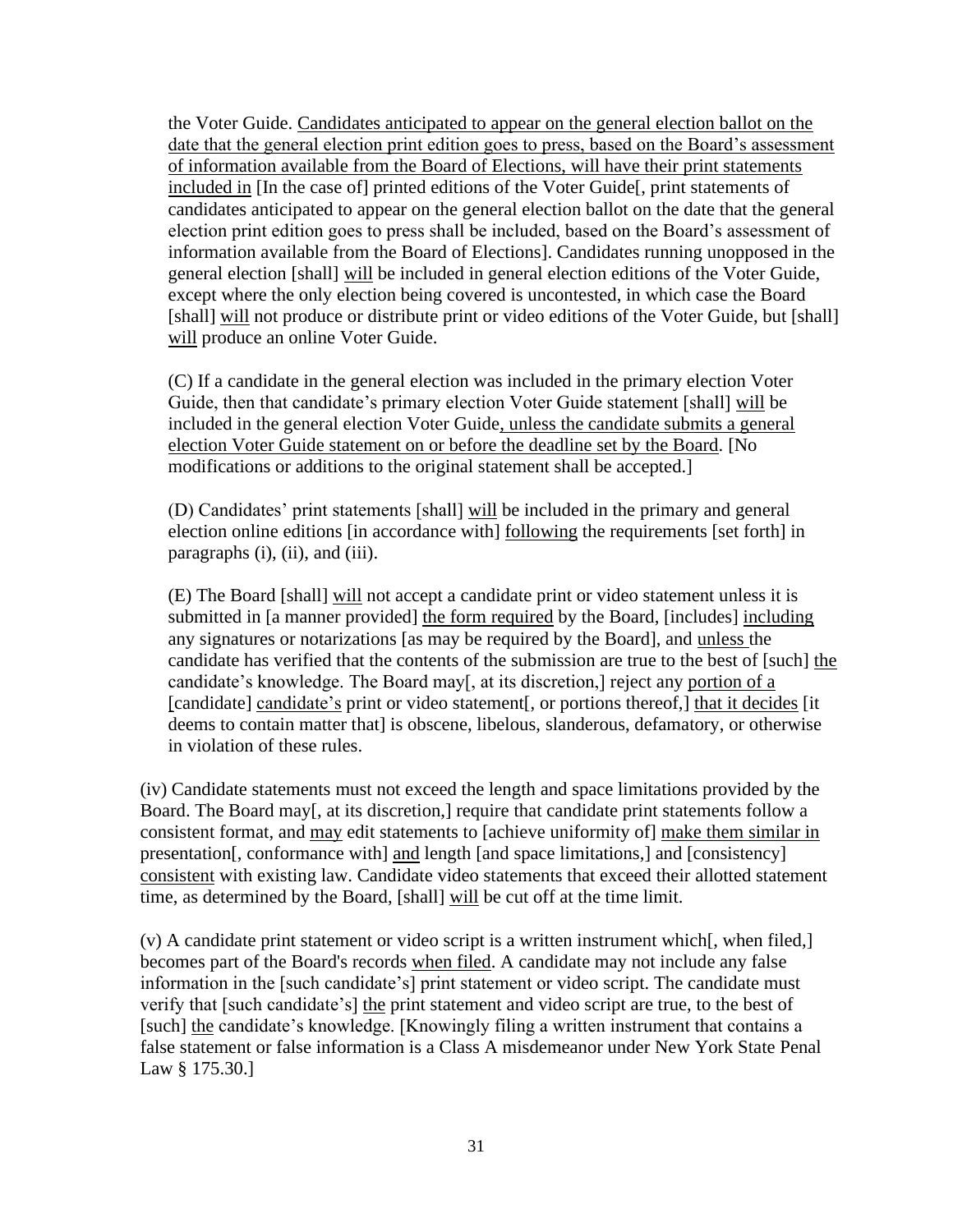(vi) [With each candidate print statement, the] The Board [shall] will publish one of the following notices with each candidate print statement:

(A) In the case of a participant: "Participant in the Campaign Finance Program" or similar language [to like effect].

(B) In the case of a non-participant: "Not a participant in the Campaign Finance Program" or similar language [to like effect].

### **(c) Ballot proposals**

(i) The print and online editions of the Voter Guide for a general election in which a city ballot proposal is anticipated to appear on the ballot [shall] will contain: (A) the form of each ballot proposal as it will appear on the ballot in the general election; (B) a plainlanguage abstract of each ballot proposal; and (C) to the extent feasible, [the] clearlylabeled major arguments for and against the passage of each ballot proposal. clearly labeled as such]. If feasible, the Board [shall] will solicit [and accept from the] public statements for and against passage of each ballot proposal for possible inclusion in the Voter Guide for the general election.

 $(i)$  A public statement [shall] will not be accepted by the Board unless it:  $(A)$  is submitted in a form [and manner provided by the Board and includes] the Board requires, including any signatures [required by the Board]; (B) conforms to the length and space limitations [provided by the Board]; (C) identifies the organization, if any, on whose behalf the statement is made; and (D) clearly argues for or against passage of the proposal. No person may submit more than one statement per ballot proposal [pursuant to this paragraph].

### **(iii) Board determines whether to publish statements for and against ballot**

**proposals**. With respect to statements for or against passage of ballot proposals, the Board[, at its discretion,] may determine: (A) not to publish any such statements; (B) not to publish any statement submitted pursuant to paragraph (i) of subdivision (c); (C) to publish any portion of a statement submitted pursuant to paragraph (i) of subdivision (c); and (D) to compose and publish such statements as it deems appropriate.

**(iv) State ballot proposals**. The Board [shall] will include information about state ballot proposals in Voter Guides for a covered office or a city ballot proposal. [At its discretion, the] The Board may produce an online Voter Guide to provide information about state ballot proposals during an election for which no print Voter Guide is produced.

### **§ [17-03] 16-03 Voter Guide publication and distribution.**

(a) The Board [shall] will publish printed Voter Guides in English and Spanish, and in [such] other languages [as may be] required by law. The Voter Guide [shall] will be distributed by mail to each city household in which there is at least one registered voter eligible to vote in the primary or general election, as applicable.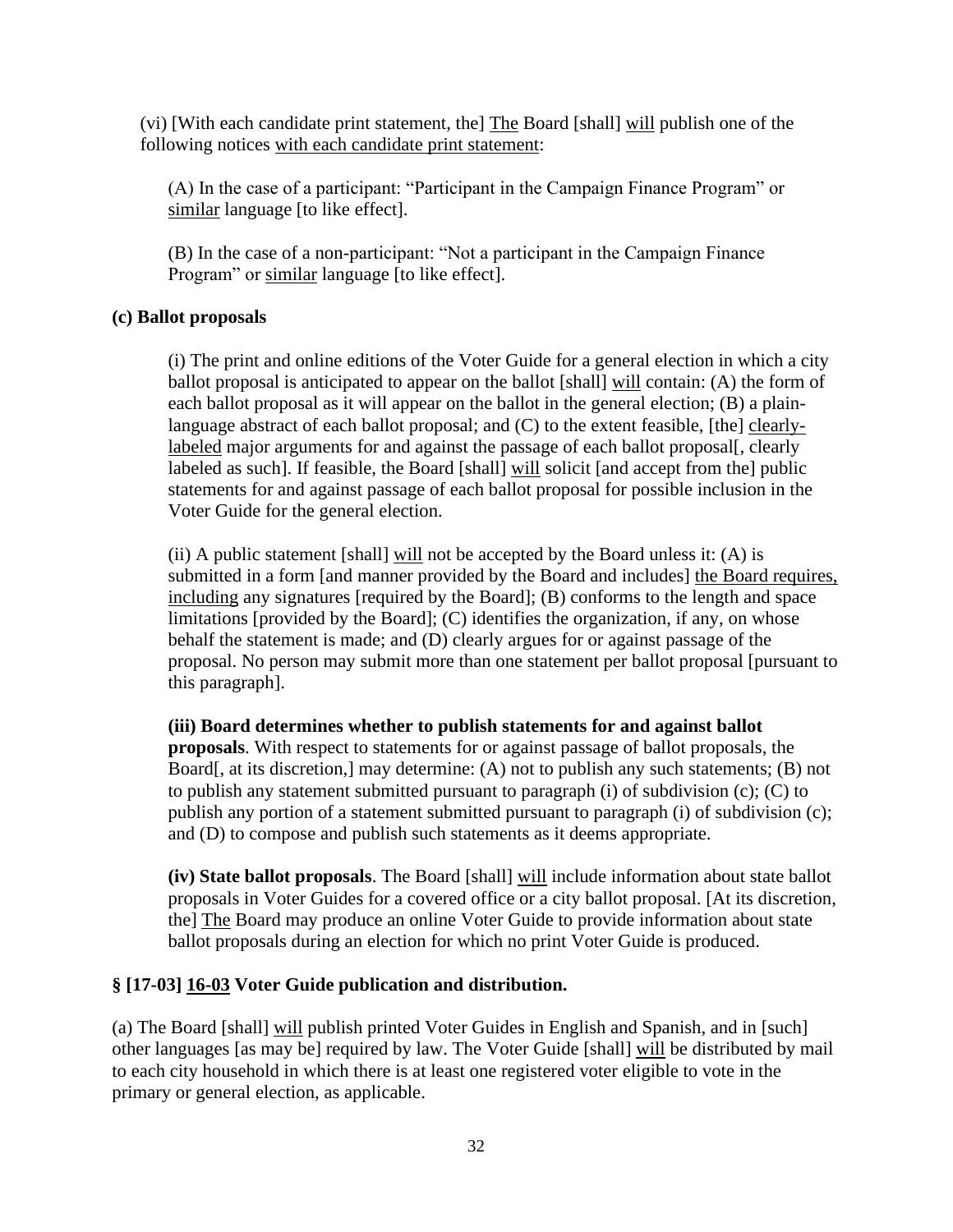(b) The Board [shall] will produce an online Voter Guide in English and make the translated versions of the printed editions available online.

(c) The Board [shall] may [make all reasonable efforts to] produce a video edition of the Voter Guide for citywide elections[, and shall]. The Board will seek partners for the production, marketing, and broadcasting of video editions of the Voter Guide. The Board [shall] will post online the scripts provided pursuant to section  $[17-02(b)(ii)(C)]$  16-02(b)(ii)(C), along with translations of those scripts into Spanish and [such] other languages [as may be] required by law.

(d) Any conflicts related to the submission or public release of candidate print or video statements [shall] will be decided by the Board.

(e) All decisions made by the Board with respect to any edition of the Voter Guide, including resolution of conflicts, are final.

(f) The Board [retains] has ownership of[,] and distribution rights to[,] all Voter Guide content, including candidate statements. Unedited candidate statements may be republished or broadcast with the Board's permission.

**§ [17-04] 16-04 Elections not held as scheduled.** Notwithstanding any other provision of this chapter, the Board [shall] will take such actions as are practicable to prepare, publish, and distribute a Voter Guide in a timely manner for an election that is not held as initially scheduled.

# **§ 45. Chapter 18 of title 52 of the rules of the city of New York is amended to read as follows:**

# **Chapter [18] 17: Public Access to Information**

**§ [18-01] 17-01 Records available to the public.** The New York State Freedom of Information Law (FOIL) (Public Officers Law, Article 6, § 84 et seq.) governs public access to the Board's records. The Board may deny access to records or portions of records that are exempted from disclosure by state or federal law.

**§ [18-02] 17-02 Records access officer.** The Board's records access officer is designated by the Executive Director and is responsible for ensuring appropriate agency response to public requests for access to records.

# **§ [18-03] 17-03 Requesting records**

(a) A candidate may request access to records such candidate submitted to the Board by contacting the Candidate Guidance and Policy Unit, which may[, at its discretion,] provide access to such records without a FOIL request.

(b) To request access to Board records, a member of the public must:

(i) make a written FOIL request in person, by mail, or by email, addressed to the Board's records access officer;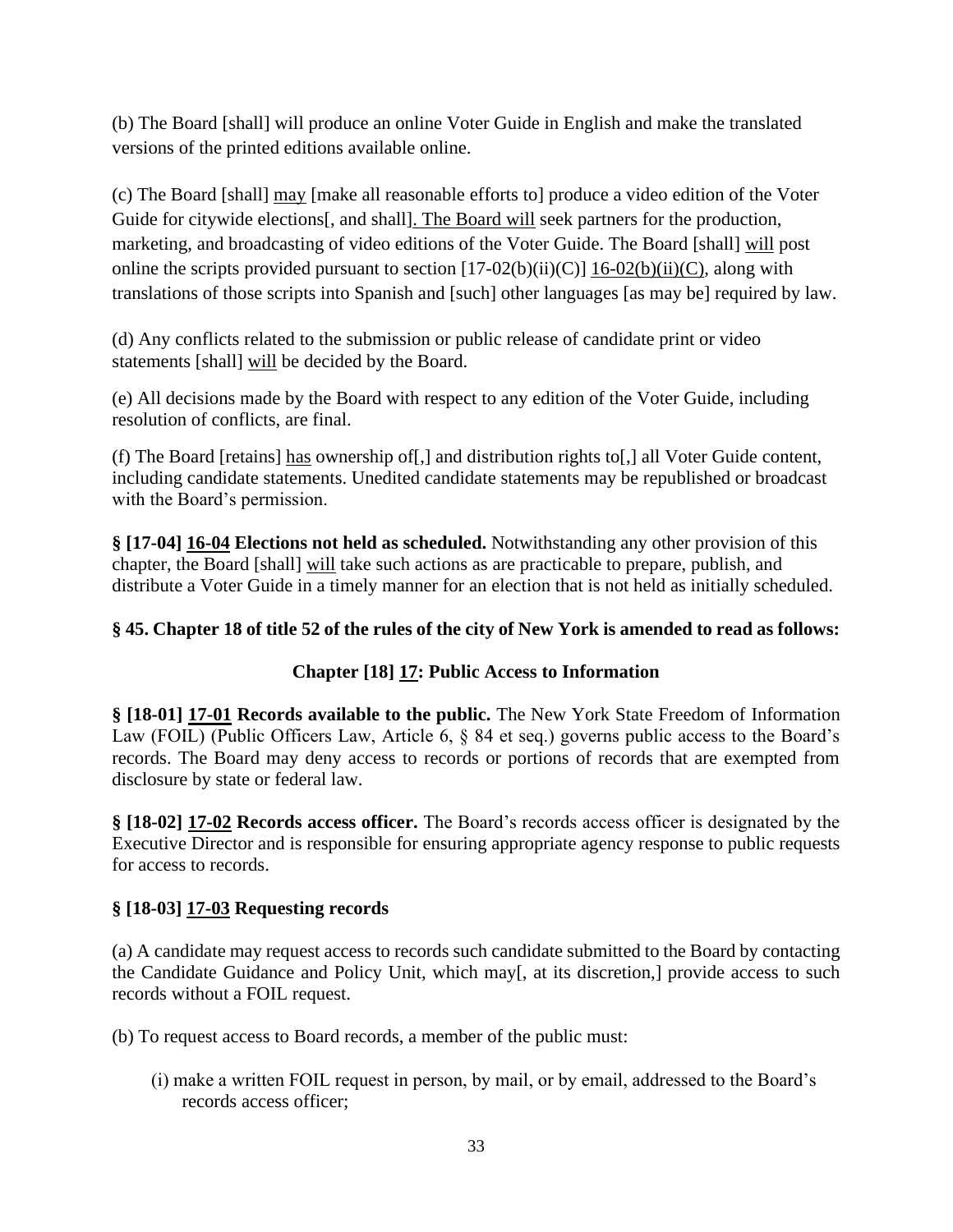(ii) reasonably describe the records sought;

(iii) provide the requestor's name and mailing or email address; and

(iv) specify preference for inspection of records or copies of records.

(c) Within five business days of receipt of a FOIL request made in accordance with subdivision (b) above, the Board will:

(i) grant or deny the request, in whole or in part, in writing; or

(ii) provide:

(A) a written acknowledgment of the request and state the approximate date on which the request will be granted or denied; or

(B) where circumstances prevent granting or denying the request within 20 business days of the written acknowledgment,

(1) a written statement of the reasons for the delay in making a determination; and

(2) a date, within a reasonable period depending on the circumstances, when the request will be granted or denied.

(d) Where the Board is unable to locate records responsive to the request, the Board, upon request, will certify that:

(i) the Board is not the custodian of such records; or

(ii) such records cannot be found after a diligent search.

(e) Where the request is granted, the Board will:

(i) make records available for inspection:

(A) between the hours of 10:00 a.m. and 4:00 p.m., on business days, Monday through Friday;

(B) at the offices of the Board or another location chosen by the Board;

(C) in quantities that may be limited to the amount available at the time; and

(D) contingent on the requester's promise that the records will not be removed, damaged, marked, or changed in any way during the inspection; or